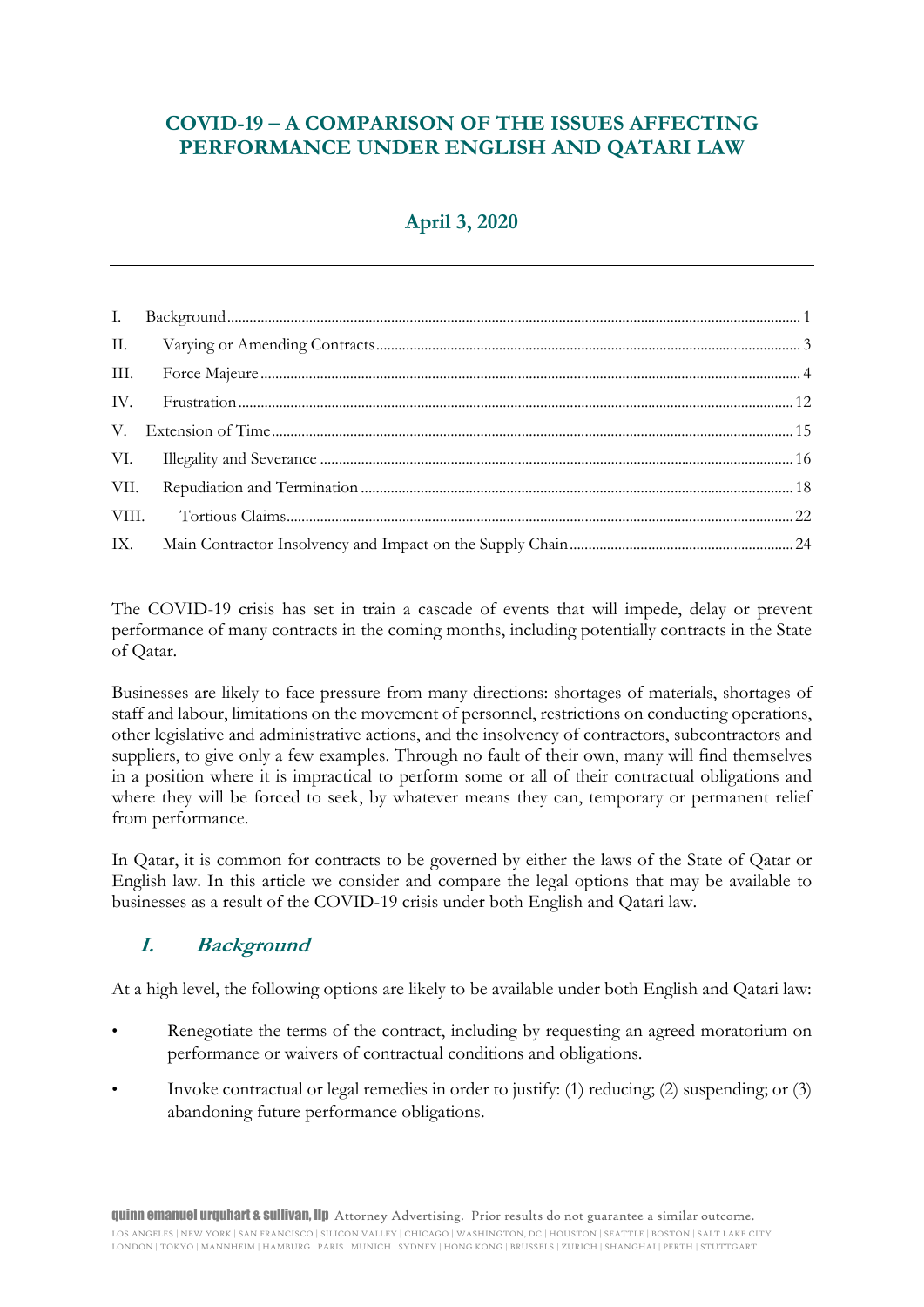## emanu iai lawvers quinn emanuel urquhart & sullivan, llp



Each of the options described above raises legal risks, which are addressed in detail below. However, some general observations may be made:

- Broadly speaking, a negotiated solution if realistic in practice carries the least legal risks (and often produces the best commercial outcome). However, businesses seeking waivers or amendments should be aware of the need to ensure that any agreed changes can be evidenced if there is a subsequent dispute. They should also comply with any contractual conditions to amendments or waivers. Both should be (relatively) straightforward to achieve.
- The potential contractual and legal remedies available in these circumstances (for example, relying on force majeure clauses or asserting that a contract has been frustrated under English law), are more drastic, and considerably riskier. The gravest risk they pose is that, by indicating a desire to limit the extent of its further performance, a contractor may, under English law, inadvertently repudiate the contract. The financial consequences of this may be extreme. Under English law, if the employer accepts the repudiation as discharging the contract, the default result is that the contractor will become liable to put the employer in the position it would have been had the contract been performed. Such damages can be very substantial. Under Qatari law, a party that incorrectly invokes a force majeure clause or otherwise asserts that it is unable to continue with its obligations will potentially leave itself open to termination and a claim for damages.
- An alternative contractual remedy that is available under both English and Qatari law may be to assert that specific terms of the contract have been severed. This may offer a party an opportunity to preserve the deal but on potentially better terms. Severance operates to excise any clause (or part of a clause) whose performance has become illegal from the contract. While it is difficult to prove, it may in certain circumstances offer a party a less risky means of escaping performance of an obligation than attempting to establish that an event of frustration or force majeure has occurred.

Businesses may also find themselves in a position where they are reacting to actions taken by contractors. They may have to:

- Anticipate and respond to any decision by a counterparty to renegotiate the contract or seek to claim relief from performance.
- If the counterparty suspends or ceases performance, or indicates that it will be doing so, consider whether that amounts to repudiation of the contract, and (if so) elect whether to insist on performance or terminate the contract and claim damages<sup>1</sup>.
- Consider whether there are grounds to terminate the contract due to, for example, the occurrence of a force majeure event, a failure to perform, abandonment of the works or the insolvency of the contractor.

**.** 

<sup>&</sup>lt;sup>1</sup> The risks arising from repudiation fall overwhelmingly on the party seeking to exit a contract, so the possible occurrence of a repudiation could also provide grounds for an opportunistic counterparty to initiate a renegotiation or settlement in its favour.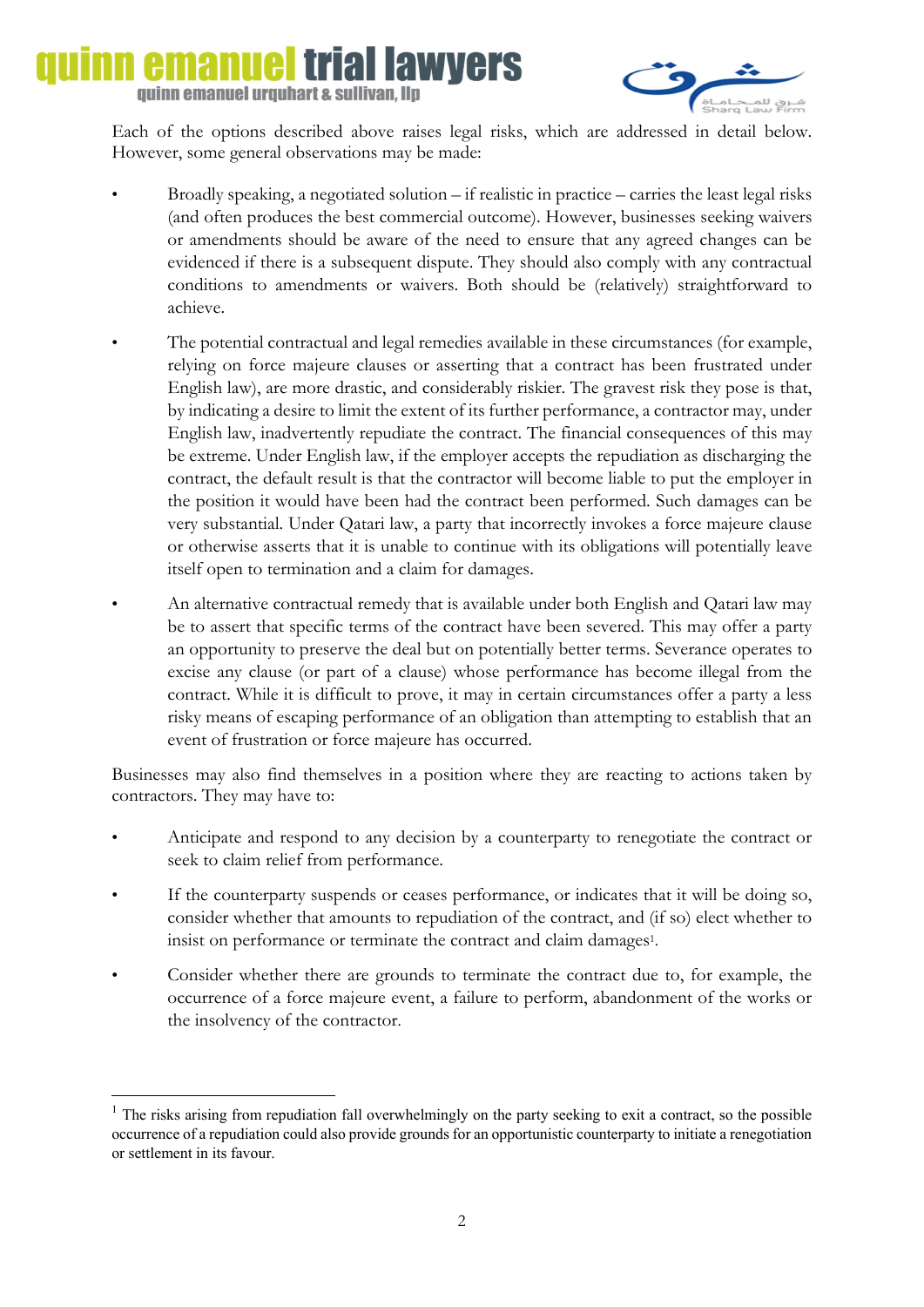# **Il lawvers** quinn emanuel urquhart & sullivan, llp



In all cases, it will be vital to keep accurate documentary records proving the impact of any events on a party's ability to perform its contractual obligations.

We comment below on some of the options that may be available to a business from the perspective of both English and Qatari law, with a focus on construction contracts, although many of the principles discussed will also be applicable to other types of commercial contracts.

## **II. Varying or Amending Contracts**

The impact of the spread of COVID-19 will inevitably result in some parties agreeing to amend their contracts, for example by postponing dates for performance. Others may simply agree to bring the contract to an end.

## **English law**

A variation or amendment to an existing contract is itself a contract and English common law generally imposes no formal requirements for the validity of a simple contract (English common law does impose certain substantive requirements, such as the rule that promises without consideration are generally unenforceable). As a result of the general absence of formal requirements in English law, parties have great flexibility and can easily enter into, or vary, contracts.

However, many contracts contain "No Oral Modification" clauses, which require variations to a contract to be agreed in writing. Recently, the UK Supreme Court held that such clauses are legally effective (*Rock Advertising Ltd v MWB Business Exchange Centres Ltd* [2018] UKSC 24). Amendments that do not comply with the conditions imposed by such a clause are therefore not effective.

In some circumstances, no oral modification clauses could lead to injustice: what happens if an oral modification is agreed (despite such a clause) and a party performs the contract as modified? In English law, the safeguard against this sort of injustice is the doctrine of estoppel. The doctrine of estoppel may prevent a party from relying on a no oral modification clause. However, in *Rock Advertising*, the UK Supreme Court indicated that, in order to preclude reliance on such a no oral modification clause, at the very least: (i) there would have to be some words or conduct unequivocally representing that the variation was valid notwithstanding its informality; and (ii) something more would be required for this purpose than the informal promise itself. Accordingly, in practical terms, the doctrine of estoppel will often not be available to a party seeking to avoid the effect of a no oral modification clause.

## **Qatari law**

Under Qatari law, Article 171(1) of Law Number 22 of 2004 Regarding Promulgating the Civil Code ("**Civil Code**") states that the contract is the law of the parties:

*"Pacta sunt servanda i.e., a contract duly and properly concluded between the parties must be kept, and non-fulfilment of the respective obligations is a breach of that contract. Such a contract may be revoked or altered only by mutual consent of the parties or for reasons provided for by law*."

In accordance with that provision, parties are free to agree on the terms of the contract. Therefore, the parties are free to negotiate any amendments, provided such amendments are made by mutual agreement. A no oral modification clause, under which the parties have agreed the manner in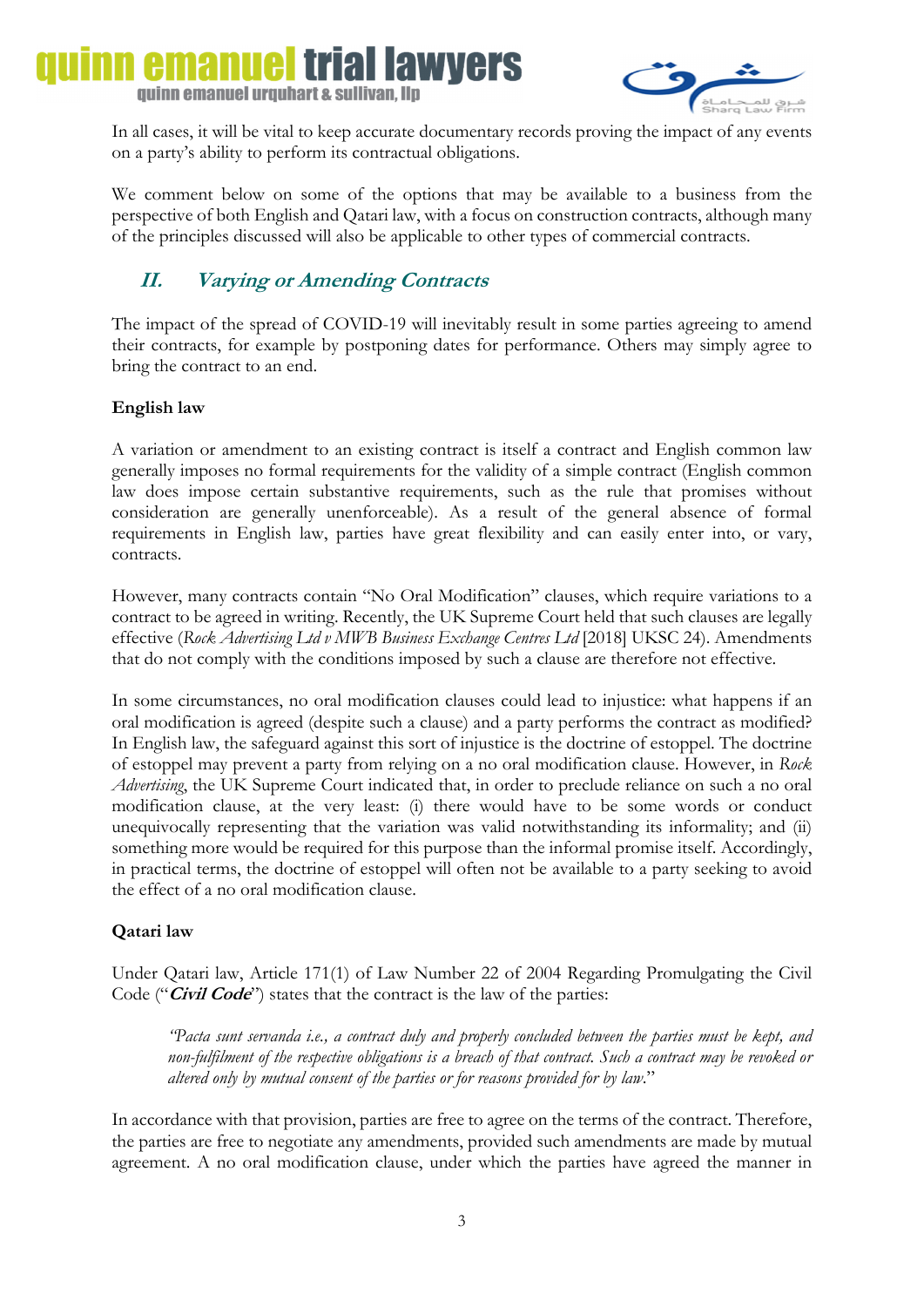### triai lawyers nanue quinn emanuel urquhart & sullivan, llp



 which a contract may be modified, would therefore be enforceable. This is confirmed by Article 94 of the Civil Code, which states that<sup>2</sup>:

*"Where the law or the agreement requires a particular form for concluding the contract, such form shall be observed in the promise contract thereof and the subsequent agreed amendments, but not in the supplementary conditions which do not contradict its contents, unless otherwise stipulated by law."*

Having said that, if an oral modification was agreed between the parties (despite such a no oral modification clause existing in their contract), and the parties performed the contract as modified, then a court or tribunal considering whether to uphold the oral agreement may still have regard to the parties' overriding obligation to carry out contractual obligations in good faith, as described in Article 172(1) of the Civil Code:

"*A contract shall be performed in accordance with its provisions and in such manner consistent with the requirements of good faith.*"

The general requirements for the formation of an ordinary contract are set out at Article 64 of the Civil Code:

"*Without prejudice to any special formalities that may be required by law for the conclusion of certain contracts, a contract shall be concluded from the moment an offer and its subsequent acceptance have been exchanged if the subject-matter and cause of such contract are deemed legal*."

A contract therefore needs an offer and acceptance, and acceptance does not need to be in any specific form<sup>3</sup>. Article 65 of the Civil code provides that a party's willingness to be bound to an agreement can (subject to agreement to the contrary) be expressed "*orally or in writing, by a commonly used sign, by actual consensual exchange, and also by conduct that, in the circumstances, leaves no doubt as to its true meaning. A declaration of intention may be implied when neither the law, nor the agreement, nor the nature of the transaction requires that such declaration be expressed*."

## **III. Force Majeure**

## **English law**

1

The common law doctrine of frustration (discussed below) and contractual force majeure clauses are different responses to the same question: when should a contracting party which, through no fault of its own, can no longer perform its obligations be relieved of the obligations or of liability for not performing them?

In general, parties to a contract are likely to be more satisfied by the answers given by their force majeure clauses than by the doctrine of frustration. The latter is an unwieldy, and unpredictable, instrument of the law. In general, and as detailed further below, it is exceptionally challenging to

<sup>2</sup> Further, the Qatari Court of Cassation in Judgment 114 of judicial year 2009 said *"[i]t is established jurisdiction of this Court, and in line with the provisions of section 171(1) of the Civil Law, that the contract is the law of the parties. It is considered as the law in respect of such parties, a law that is peculiar to them although it emanates from their agreement. Neither party may unilaterally rescind, amend or waive such contract except as allowed by the agreement or provided by law*".

<sup>&</sup>lt;sup>3</sup> More specific requirements are set out in under Articles 69 to 80 of the Civil Code. Unlike English law, consideration is not required.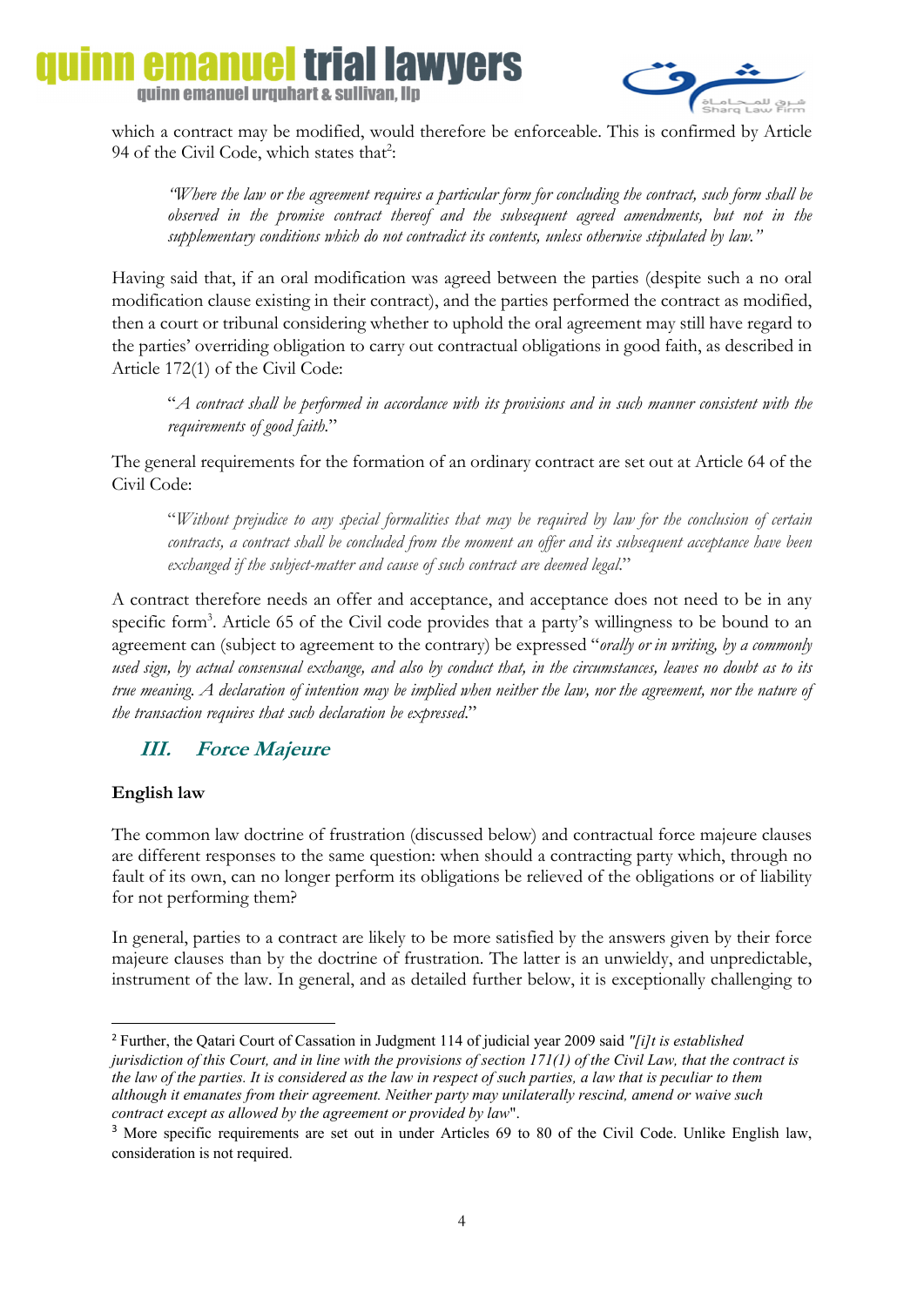#### emanue trial lawyers quinn emanuel urquhart & sullivan, llp



 show that a frustrating event has occurred. Even if that hurdle is overcome, the effects of the application of the doctrine of frustration are drastic. They are also rarely fair or commercially satisfactory to either party.

By contrast, force majeure clauses are likely to offer considered and commercially realistic solutions to the problem of impeded performance. They also generally set a lower threshold to the availability of relief. As to their effects, they tend to be more predictable and to achieve a more proportionate and sophisticated allocation of the losses resulting from the supervening event, which is in both parties' interests. Parties should therefore generally look to their force majeure clauses before considering invoking the doctrine of frustration.

#### Force Majeure clauses

**.** 

"Force majeure" (literally, "greater force") is not a term of art in English law, and it has no particular significance in common law systems4. Rather, it is a label used to describe exceptional events that commercial contracts commonly identify as entitling affected parties to escape liability for non-performance. The clauses specifying the relevant events and the required effect on the parties' obligations are known as "force majeure clauses".

Because it is a creature of agreement and not of any overarching legal principle, the effect of a force majeure clause depends entirely on the terms in which it is drafted and the commercial context of the broader contract<sup>5</sup>. However, drafting practices have converged over time, and most force majeure clauses require a similar set of conditions to be met before relief can be claimed. Generally, they require the party invoking them to prove four things:

- **The occurrence of an exceptional event**. The relevant "force majeure". The precise nature of the event can vary broadly. In many construction contracts, a broad concept of force majeure generally prevails. Relevant events are generally defined by their effect rather than their nature. However, it is common in other contexts to find a more prescriptive approach, in which (for instance) force majeure is limited to industrial action, military conflicts or natural disasters such as earthquakes6.
- **That the force majeure event has impeded a party's ability to perform to the necessary degree**. The precise degree of interference required varies according to the wording of the clause. For instance, many contracts stipulate that the force majeure event must "prevent" performance, whereas others require no more than "hindrance" or "delay". Such distinctions can be very important in practice. An embargo of ports in a country affected by the virus could, by way of example, affect a contractor's obligation to deliver materials very differently depending on which standard applies. If the applicable contractual regime requires prevention as a condition to relief, the contractor would generally be required to restructure its supply chain to source the materials from elsewhere

<sup>4</sup> The term originates in the French Civil Code, which through various iterations has treated "force majeure" as a defence to a claim for damages.

<sup>&</sup>lt;sup>5</sup> Accordingly, the issue of "force majeure certificates", such as those issued by Chinese government bodies to many Chinese companies following the initial outbreak of COVID-19, is unlikely to be determinative of whether a force majeure event, as described in a contract governed by English law, has actually occurred. <sup>6</sup> Further, attempts to widen the scope of a list with "catch-all" wording may not be successful because English law interprets such wording within the context of the entire clause (*Tandrin Aviation Holdings Ltd v Aero Toy Store LLC* [2010] EWHC 40).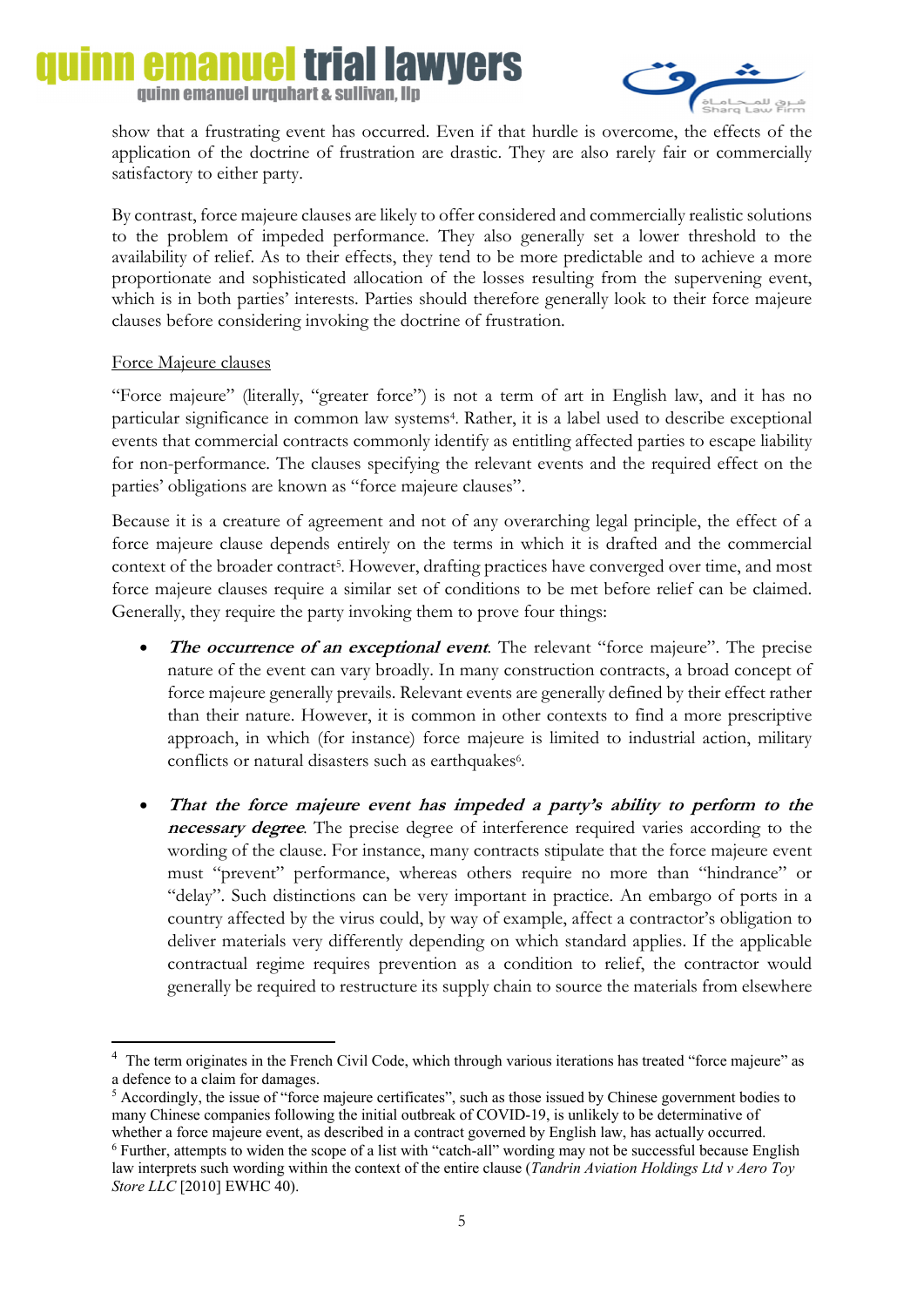# **emanuel trial lawyers** quinn emanuel urquhart & sullivan, llp



(potentially at great cost). By contrast, a contractor subject to a "hindrance" condition might be entitled to suspend its obligations entirely, avoiding major financial damage.

- **A sufficiently close causal relationship between the force majeure event and the impediment to performance**. Again, the causal proximity between the event and the impeded performance varies according to the contractual terms. An affected party may have to prove that the event of force majeure is the sole operative cause of the impediment. Alternatively, it may be enough for the event merely to be among the concurrent causes7. Commentators have traditionally considered the latter to be the default position in the absence of words to the contrary, but recent case law may cast doubt on this<sup>8</sup>.
- **That the occurrence of the event and its effect on performance were beyond the party's control**. This generally means control both at the time of contracting and at the time of the event. As to the former, if the event was sufficiently predictable to enable a sensible contractor to take precautions in place at the time of agreement, that will generally prevent the clause from operating. As to the latter, if the affected party can reasonably be expected to take sufficient measures to preserve its ability to perform notwithstanding the event, it will not usually be permitted to rely on the force majeure clause.

The English Courts traditionally interpret force majeure clauses restrictively, and the burden of proof is on the party seeking to rely on the clause. Invoking a force majeure clause therefore requires particularly careful factual investigation and contractual analysis. It is not to be done lightly, particularly as the consequence of an invalid reliance upon a force majeure clause may be to repudiate the agreement.

Where a particular event is within the scope of a force majeure clause, the terms of the clause are likely to exclude any frustration claim. Thus, the broader and more general the definition of force majeure event, the more likely the clause is to govern the consequences of frustrating events exclusively. That is particularly relevant in the context of construction contracts, whose standard forms adopt very broad definitions of force majeure.

#### Force majeure under the FIDIC contracts

**.** 

We summarise below some of the key force majeure provisions under the FIDIC<sup>9</sup> suite of contracts, which are widely used in Qatar.

 $<sup>7</sup>$  The affected party may also have to establish that it would have been able to carry out the relevant obligations</sup> before the occurrence of the force majeure event (*Intertradex S.A. v Lesieur-Tourteaux S.A.R.L.* [1978] 2 Lloyd's Rep. 509).

<sup>8</sup> *Bremer Handelsgesell-schaft v Vanden Avenne* [1978] 2 Lloyd's Report 109; *Bremer Handelsgesellschaft v Westzucker* [1981] 2 Lloyd's Reports 130. The level of causal proximity required may turn on whether the force majeure is drafted so as to operate as an exemption clause, relieving a party from the consequences of breach, or whether it prevents a breach from occurring in the first place (the approach adopted in many standard form construction contracts). Arguably, on the latter approach, there is no need to show that force majeure is the sole operative cause of prevention. As always, the position will ultimately depend on a detailed investigation of the specific terms of the clause and the commercial context in which it operates.

<sup>&</sup>lt;sup>9</sup> Force majeure is addressed in clause 19 of the first edition of the FIDIC Silver Book published in 1999. In the second edition, which was published in 2017, the term "force majeure" has been replaced with "exceptional event" and the relevant provision is now clause 18, although the substance of the provision remains largely unchanged. However, as the first edition of the FIDIC Silver Book remains in wide use, this article refers to clause 19 of the first edition and retains the term "force majeure".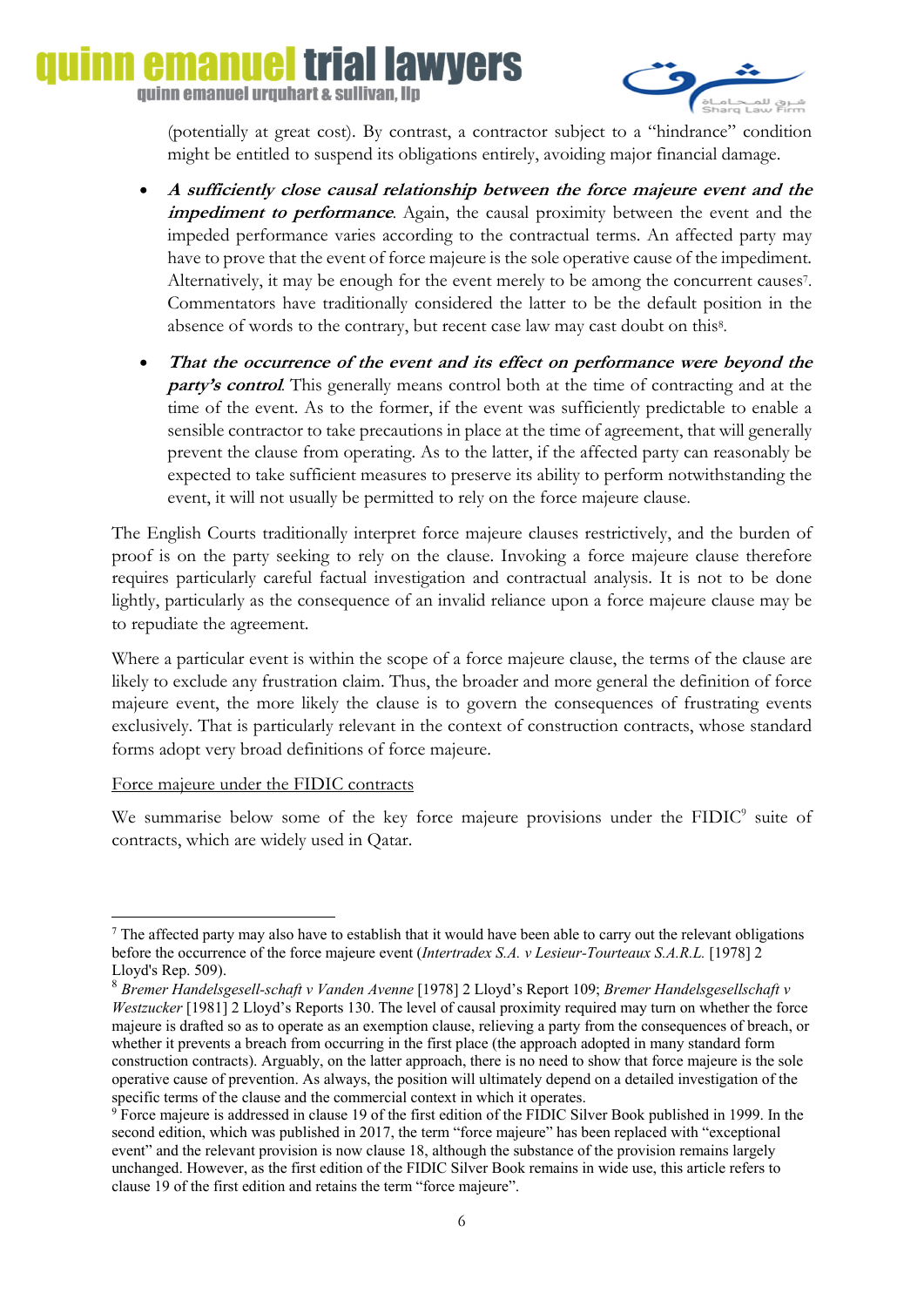# emanuel trial lawyers

quinn emanuel urquhart & sullivan, llp



#### • **Summary**

- o Force majeure is broadly defined, although it will only relieve a party from performance where performance is "prevented" by the relevant event.
- This imports a high level of disruption with a close causal relationship with the event. The threshold is therefore high. Nonetheless, it is likely to be met in at least some contracts during the course of the present crisis.
- o Relief from performance is initially temporary but can entitle the affected party to terminate the contract if the disruption lasts long enough.
- If the contract is terminated, an engineer is appointed to attribute a value to works and materials that have been delivered but not yet paid for, and otherwise to allocate the losses resulting from termination.

### • **Demonstrating the occurrence of Force Majeure**

- o Clause 19 of the FIDIC Red, Yellow and Silver Books define "Force Majeure". The definition is expressed in general terms and illustrated by a non-exhaustive (and, importantly, non-limiting) series of examples. The FIDIC definitions do not include epidemics or government actions. In contrast, these terms are used in the description of potentially relevant events for the purpose of extension of time claims in the FIDIC 2017 Editions<sup>10</sup>.
- o "Force Majeure" occurs where four criteria are met:
	- (i) an "*exceptional event or circumstance*" beyond the affected party's control must have occurred;
	- (ii) the event must be of such a nature that the affected party could not reasonably have provided against it before entering into the contract;
	- (iii) the party relying on the event as relieving it from performance could not reasonably have avoided or overcome the event or circumstance once it arose; and
	- (iv) the event or circumstance is not substantially the result of an act or omission by the counterparty.
- o Assuming that there are one or more events of Force Majeure, the contractor must show that it "is or will" thereby be "prevented" from performing "any" of its obligations (and notify that fact to the employer within 14 days of becoming aware of the problem).
- o Since the virus' consequences include so many potential events of force majeure, and since the notice must, in broad terms at least, state the link between the force majeure event and the prevention of performance, it is advisable to identify as many events of force majeure as is credibly possible at this stage.

**<sup>.</sup>** <sup>10</sup> For example, sub-clause 8.5(c) of the FIDIC Silver Book 2017 edition and sub-clause 8.5(d) of the Red and Yellow Books (2017 Editions). See below for more detail on extension of time claims.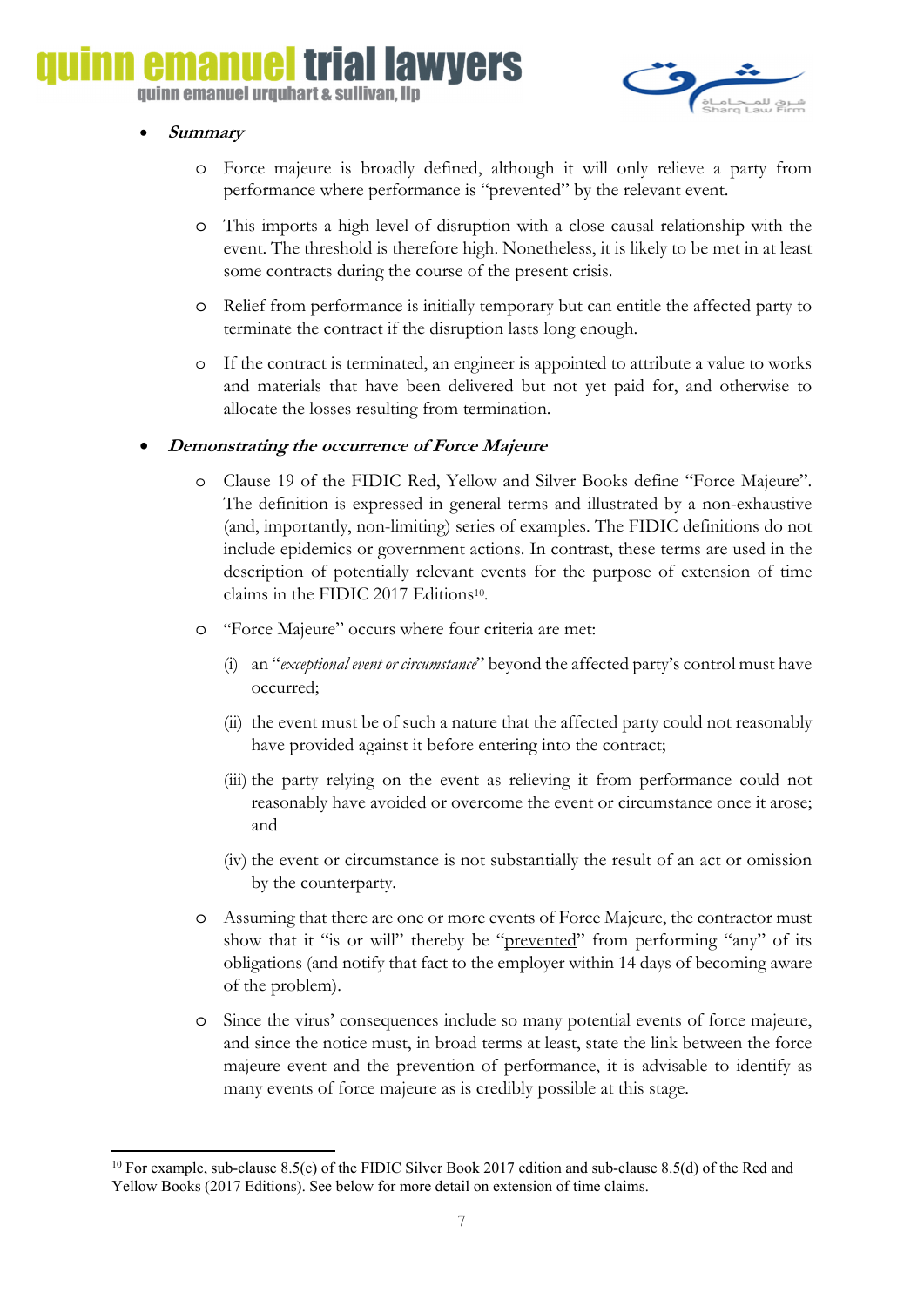# iai lawvers quinn emanuel urquhart & sullivan, llp



- o Showing prevention (as opposed, for example, to hindrance, delay or increased cost) is generally challenging, but in the context of so extreme a crisis as the present, it is likely to be possible in some contracts.
- **Relief**
	- o The FIDIC regime provides for a graduated approach to relief in which the relief becomes more generous as the disruption worsens.
	- o The general rule established by clause 19.4 of the FIDIC Silver Book is that the relief available to the affected party following force majeure is limited to an extension of the time for performing the affected obligations (corresponding to the period of time for which it is unable to perform those obligations). In practice, that is usually the full extent of the available relief. It does not cancel the affected obligations. Nor is it an opportunity to rewrite or escape from a difficult contract. It also does not involve compensation for the affected party for any additional costs which it may occur, save in certain circumstances described in clause 19.4(b) (which have to do with the examples of Force Majeure given in clause 19.1 and are thus unlikely to be relevant to contractors affected by the coronavirus crisis).
	- o However, if performance is continuously prevented for 84 days (or intermittently for a total of 140 days in aggregate), the Contractor may terminate. The termination right is not bilateral. It is of course to be hoped that the disruption caused by the present crisis is not extensive enough to engage these termination provisions, but the possibility cannot be excluded. Current government strategy may produce intermittent waves of disruption to construction contracts. Over time, it is possible that these will exceed the 140-day period after which the affected party may terminate. Both contractors and employers would be well advised to monitor such disruptions and their causes closely, keeping written records wherever possible.
- **A suggested checklist for evaluating the applicability of a force majeure clause is set out below:**
	- o **Focus on the wording of the clause**. Avoid the trap of assuming that extraordinary circumstances and extraordinary financial hardship are enough to amount to force majeure without more. In every case, the question depends on close and careful analysis of the terms of the provision, drawing where relevant on guidance in case law (but bearing in mind that the circumstances of every contract, and every case, will be different).
	- o **Consider whether an event of force majeure has occurred**. Again, this starts with the definition of force majeure. How broad is it? Does it require the occurrence of a specified event from a list, or is the definition more general (as in many standard forms)? Also, remember that "unlikely" is not the same as "unexpected" or "could not reasonably have been anticipated".
	- o **Establish the exact cause of the impediment to performance.** It may be tempting to think of every element of the response to the epidemic of governments, companies, and other organisations as facets of the epidemic itself, but that assumption is liable to produce a flawed analysis. What, exactly, causes the impediment to performance? Is it government quarantine measures that render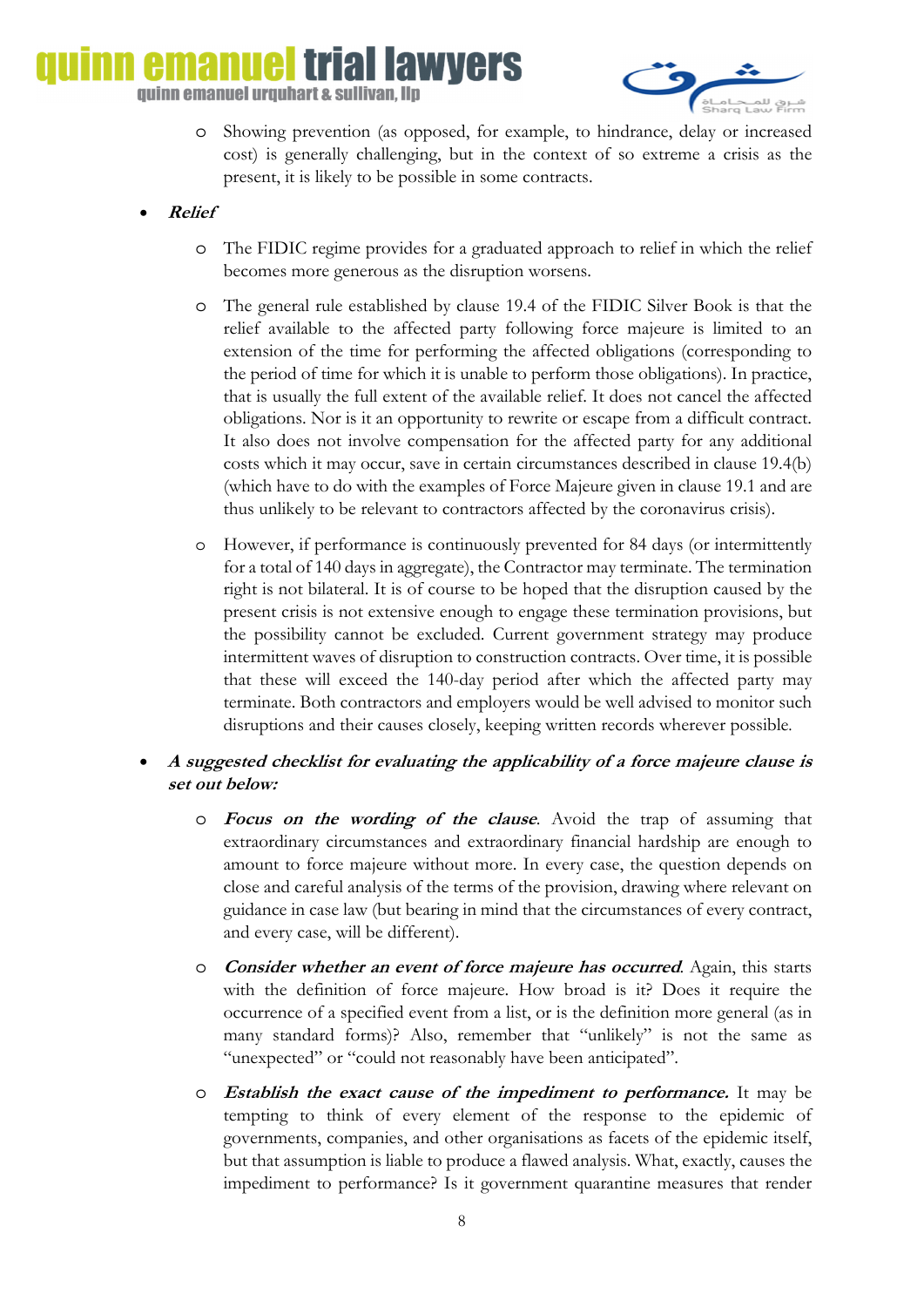

performance illegal? Is it the knock-on effect of a border closure? Is it employees' unavailability to work on site? Which such event is the sole operative cause, if it is possible to identify one? Once the causative event has been established, ask: does that event qualify as force majeure as defined in the clause, and why?

- o **Does the event impede performance to the necessary degree?** Does the contract require prevention, hindrance, or delay to performance for relief to become available?
- o **Consider what the parties could reasonably have done to plan for or mitigate the event at the time of contracting**. Was the event foreseeable at the time of contracting, and could something have been done to avert its effects? Consider seeking subject matter expert advice.
- o **Consider alternative means of performance.** If the impediment arises from the unavailability of workers in a particular area, is it possible to recruit from a nearby region? If there is any chance that it is possible, attempting alternative performance is advisable. The existence of alternative means of performance would tend to suggest that there has not been sufficient impediment to performance enlivening a force majeure clause.
- o **Prepare evidence**. The burden of proof is on the party asserting force majeure. Ensure that detailed records are taken and retained. Minute meetings in which the effect is discussed.
- o **Give notice.** Force majeure clauses are effective only on their terms and are strictly construed. Notice provisions must therefore be complied with scrupulously, with particular attention paid to time limits, which are generally enforced by English courts.

## **Qatari law**

1

## Force majeure

The parties to a contract are free to allocate the risk of force majeure events between themselves, as stated in Article 258 of the Civil Code:

## "*The parties may agree that the obligor shall bear liability for force majeure or unforeseen incident.*"

Where there is no allocation (for example, because there is no force majeure clause), or the force majeure clause is not applicable in the circumstances<sup>11</sup>, Article 188 of the Civil Code may be relevant following the occurrence of a force majeure type event. However, whilst this Article specifically uses the term "*force majeure*", the circumstances in which it applies, and its consequences, are more closely related to the English law concept of frustration (described below) than force majeure as that term is used in most standard form construction contracts<sup>12</sup>. Article 188(1) of the Civil Code provides that:

<sup>&</sup>lt;sup>11</sup> If there is a clause that already addresses the same circumstances, then Article 188 may be excluded. <sup>12</sup> For example, the FIDIC contracts do not cancel the affected obligations or result in the immediate terminatio of the contract.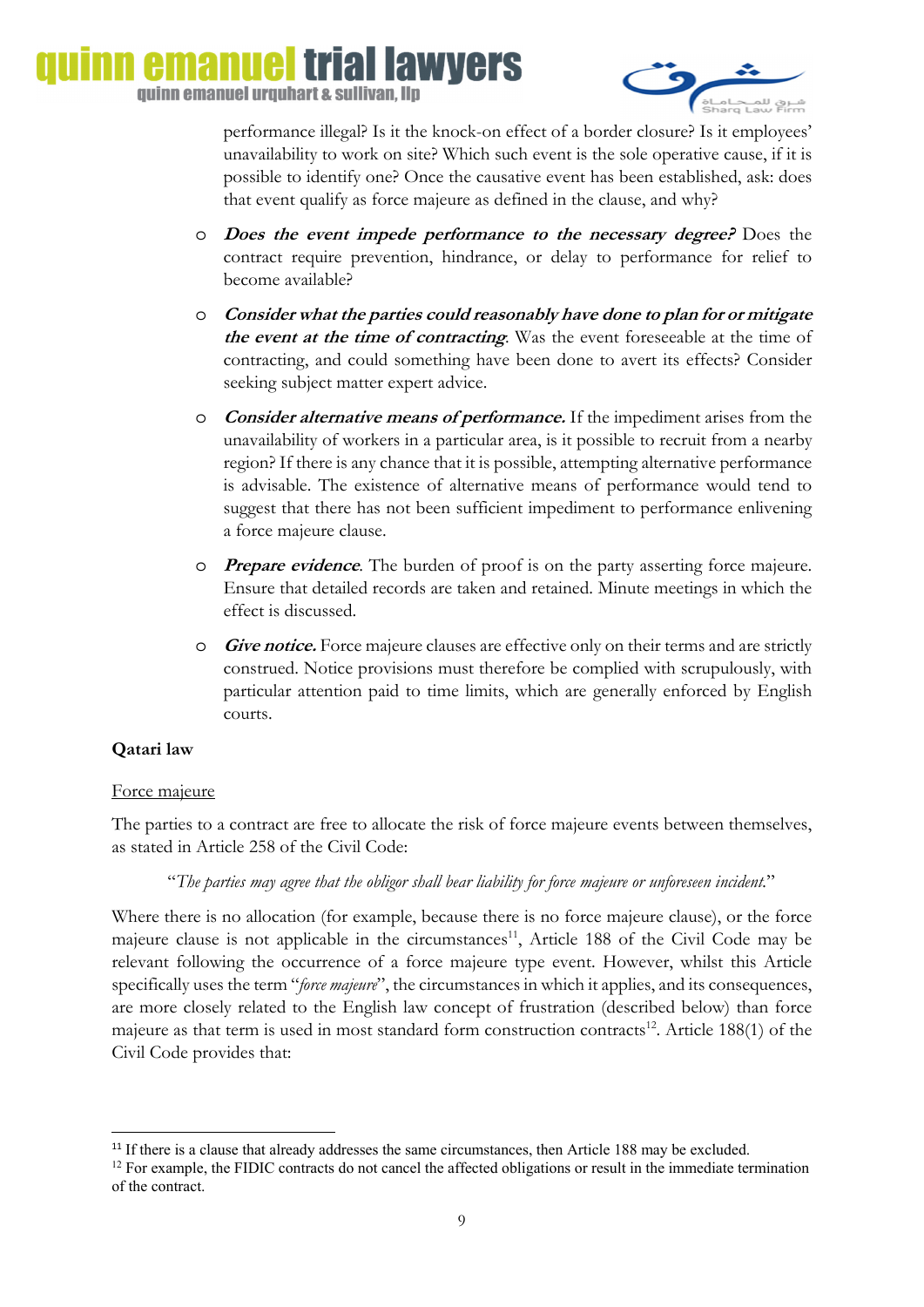# **emanuel trial lawyers** quinn emanuel urquhart & sullivan, llp



*"In contracts binding on both parties, where performance of an obligation by one party is extinguished by reason of impossibility of performance due to force majeure, beyond the control of the obligor, such obligation and correlative obligations shall also be extinguished and the contract deemed rescinded ipso facto."* 

In accordance with Article 188(1) of the Civil Code, if obligations that are critical to the overall performance of a contract become **impossible** to perform due to an external cause beyond a party's control<sup>13</sup>, the contract may be deemed to have been rescinded<sup>14</sup>.

Where only some obligations under a contract become impossible, and they are not critical to the overall performance of a contract, then Article 188(2) of the Civil Code allows the party that has the benefit of the obligations to choose between either enforcing the balance of the contract or demanding the termination of the whole contract:

*"Where such impossibility is partial, the obligee may either enforce the contract to the extent such part of the obligation that can be performed or demand termination of the contract."* 

### Unforeseen events

A more readily available, and less drastic, alternative to invoking force majeure under Article 188 of the Civil Code is available under Article 171(2) of the Civil Code, which provides that:

"*Where, however, as a result of exceptional, general and unforeseeable events, the fulfilment of the contractual obligation, though not impossible, becomes excessively onerous in such a way as to threaten the obligor with exorbitant loss, the judge may, according to the circumstances and after taking into consideration the interests of both parties, reduce the excessive obligation to a reasonable level*."

This is a mandatory provision which is implied into all contracts that are governed by Qatari law (including contracts that also include a force majeure clause) and cannot be excluded. To qualify as an unforeseen event under Article 171(2), the following three criteria must be satisfied:

- **An exceptional, general event must have occurred**. Whilst the Qatari legislator does not define the term 'exceptional event', Egyptian jurisprudence (which may be persuasive in Qatar) has narrowed the definition by stating that such an event must be public, meaning that the event should not affect only the obligor, rather, it must affect a wide group of people15. Further, such an event must be rare. For example, if a country experiences annual floods, such an event would not be considered as rare.
- The event must not have been foreseeable. The second element is that the event must have been unforeseeable. The Qatari Court of Cassation has stated that the event must be truly unforeseeable in nature and noted that commercial business involves an element of risk and an uncertain future, and that both parties should take into consideration the possibility of future events<sup>16</sup>. In practice, the Qatari courts take a subjective approach as to whether an event is truly unforeseeable. Again, one can look to Egyptian jurisprudence for some potential guidance (which may or may not be applied by the Qatari Courts), and Al Sanhouri specifically highlights exceptional general rare events such as war, earthquakes and, relevantly, pandemics as falling under the remit of the term unforeseen events. Al

**<sup>.</sup>** <sup>13</sup> Note that this does not require the external cause to be beyond the control of both parties.

<sup>&</sup>lt;sup>14</sup> Article 187 of the Civil Code contains a broadly similar provision in relation to contracts under which only one party has obligations.

<sup>&</sup>lt;sup>15</sup> Al Sanhouri, Chapter 1, Sources of Obligations.

<sup>16</sup> *Court of Cassation judgement hearing 5 May 2018, Cassation No. 257 Year 2018 Commercial Cassation.*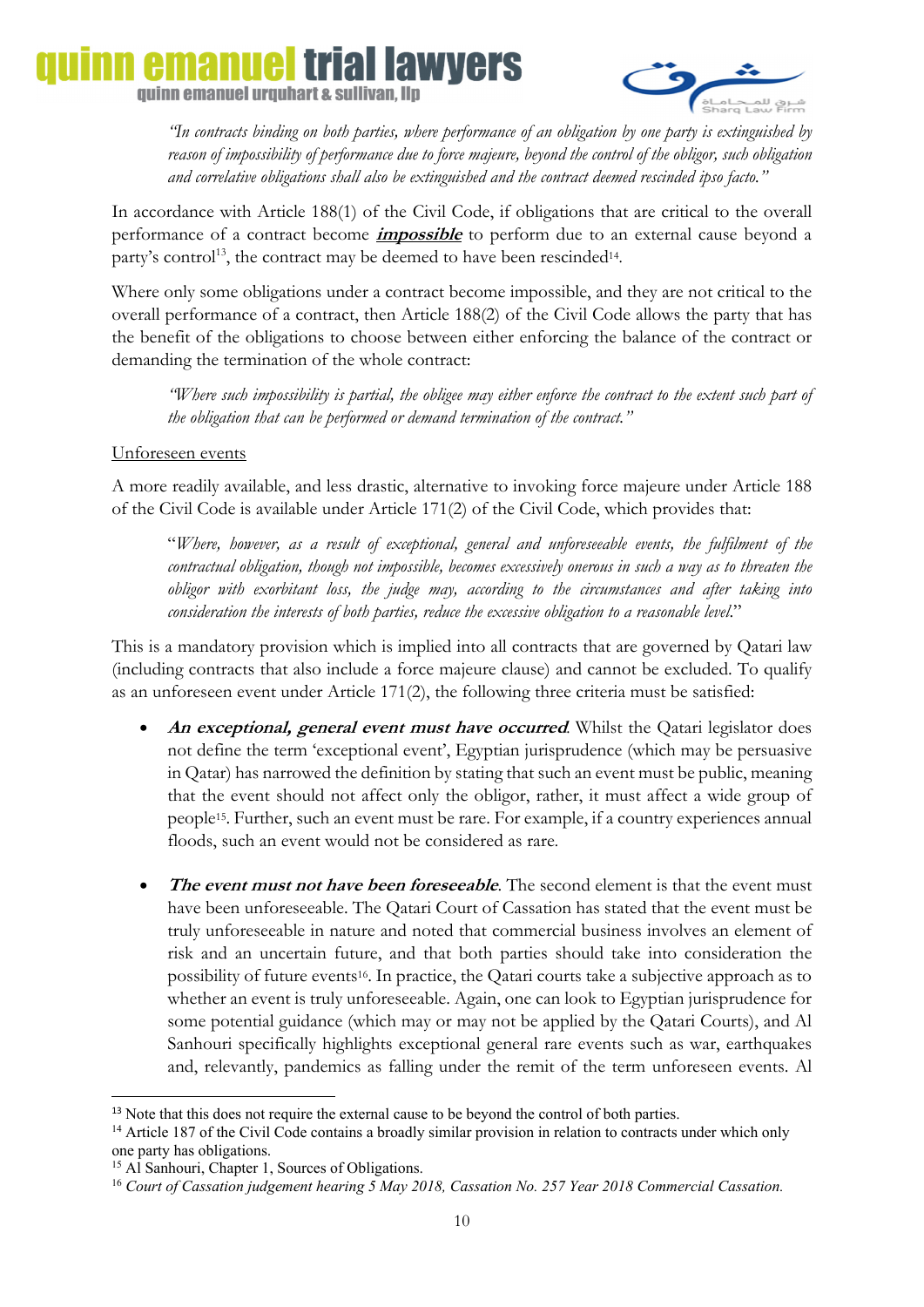## triai lawvers emanue quinn emanuel urquhart & sullivan, llp



Sanhouri also highlights that Egyptian courts will adopt a firm view on what is classified as a truly unforeseen event by stating that such an event is one which cannot be prevented or reasonably predicted. For example, Al Sanhouri specifically refers to the flooding of the River Nile, fluctuations in currency, worker's strikes or bankruptcy as examples of events which can be reasonably predicted<sup>17</sup>. Of course, the predictability of certain events may differ as between Qatar and Egypt.

• **Performance must have become excessively onerous in such a way as to threaten the obligor with exorbitant loss**. The third element of the test for unforeseen events is that of hardship. Specifically, the performance of the obligation must have become excessively onerous so as to threaten the obligor with exorbitant loss. Again, Al Sanhouri has illustrated how the Egyptian courts approach the hardship test by stating that performance of the obligation causes hardship where it causes imbalance to the economic status that was common at the time of entering into the contract and that such an obligation is exhausting, but not impossible18.

Under Article 171(2) of the Civil Code, the court or tribunal has broad power to provide relief for unforeseen events by reducing the hardship placed on the obligor, stopping short of exempting the obligor from its obligations in their entirety. For example, a court or arbitral tribunal may amend the agreement by changing the value of the contract, granting additional time for performance or suspending the performance of certain obligations until the event ends.

The key differences between force majeure (under Article 188(1) of the Civil Code) and unforeseen events (under Article 171(2) of the Civil Code)

In its judgement in *Hearing 5 May 2018, Cassation No. 257, Year 2018, Commercial Cassation*, the Qatari Court of Cassation held that Article 188(1) of the Civil Code only results in the rescission of mutual agreements if an external cause renders performance of the agreement absolutely impossible. Notably, the burden of proof falls on the obligor.

In the same judgement, the Court of Cassation found that an unforeseen event occurs when the performance of an agreement is merely more onerous. Where an unforeseen event has occurred, the judge can balance the parties' interests taking into consideration the circumstances of the matter to reduce the hardship to a reasonable limit in accordance with Article 171(2) of the Civil Code.

Qatari courts have therefore set out a clear distinction between Articles 188(1) and 171(2) of the Civil Code. While both contain similar elements, the critical difference is that:

- For Article 188(1) to apply, a force majeure event must render the performance of the agreement entirely impossible. Where it applies, Article 188(1) provides for the immediate rescission of the contractual obligations.
- For Article 171(2) to apply, an unforeseen event must render the performance of an obligation merely more onerous. Where it applies, Article 171(2) of the Civil Code provides that the court may change the terms of the contract.

**<sup>.</sup>** <sup>17</sup> *Ibid.*

<sup>18</sup> *Ibid.*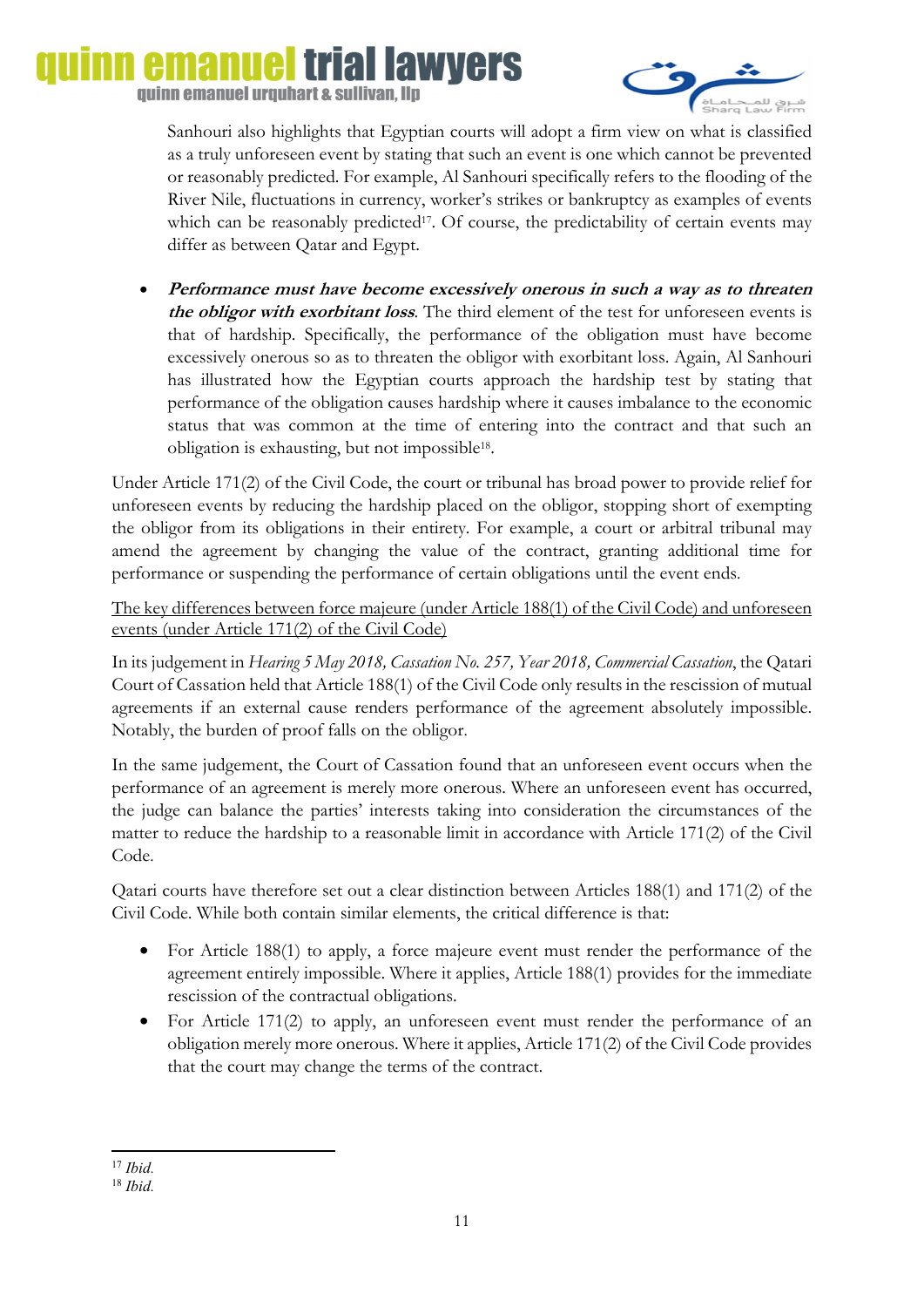# triai lawyers

quinn emanuel urquhart & sullivan. Ilp

## **IV. Frustration**



The doctrine of frustration operates to discharge a contract when something occurs after the formation of the contract which renders it physically or commercially impossible to fulfil the contract, or transforms the obligation to perform into a radically different obligation from that undertaken at the moment of entry into the contract<sup>19</sup>.

This apparently straightforward summary belies the exceptional difficulties facing a party seeking to prove that a contract has been frustrated. In general, performance must be genuinely impossible. For instance, it might be that a law has been passed making it wholly illegal to deliver the works in question, or the physical object to be sold or hired might have been irreplaceably destroyed. It is not enough that performance would merely inflict extreme, even ruinous, hardship on the performing party. If there is a way of performing the contract in something approaching the manner originally contemplated by the parties, that must be done, irrespective of the burden.

In accordance with the Law Reform (Frustrated Contracts) Act 1943 and common law, a frustrating event is an event which:

- occurs after the contract has been formed;
- is so fundamental as to be regarded by the law both as striking at the root of the contract and as entirely beyond what was contemplated by the parties when they entered into the contract;
- is not due to the fault of either party; and
- renders further performance impossible, illegal or makes it radically different from that contemplated by the parties at the time of the contract.

The case of *Davis Contractors Ltd v Fareham Urban District Council20* illustrates that hardship, financial loss, and even delay will likely be insufficient to frustrate a contract. In that case, the parties entered into a contract whereby Davis Contractors was to construct 78 houses over an 8-month period for a set price. Due to shortages in the market of skilled labour (as well as shortages of materials), the construction took 22 months and the cost far exceeded the contract price. Davis Contractors argued that the contract was frustrated and that it was therefore entitled to payment on a *quantum meruit* basis for the works undertaken. In that case the House of Lords held that the contract was not frustrated and that the work becoming more onerous and expensive was not grounds for an award of frustration. Lord Reid stated, "*the job proved to be more onerous but it never became a job of a different kind from that contemplated in the contract*."

Indeed, the English courts have been vigilant to keep the doctrine within tight bounds, ruling that it "*must not be lightly invoked and must be kept within very narrow limits*"21 and "*ought not to be extended*". This strictness reflects the principle, sometimes referred to as "sanctity of contract"<sup>222</sup>, that contracts

**.** 



<sup>19</sup> Chitty on Contracts, 33rd ed. 23-001.

<sup>20 [1956]</sup> UKHL 3.

<sup>21</sup> *J Lauritzen AS v. Wijsmuller BV, The "Super Servant Two 29"* [1990] 1 Lloyd's LR 1 at 8. 22 Or by the latin maxim: "*pacta sunt servanda*".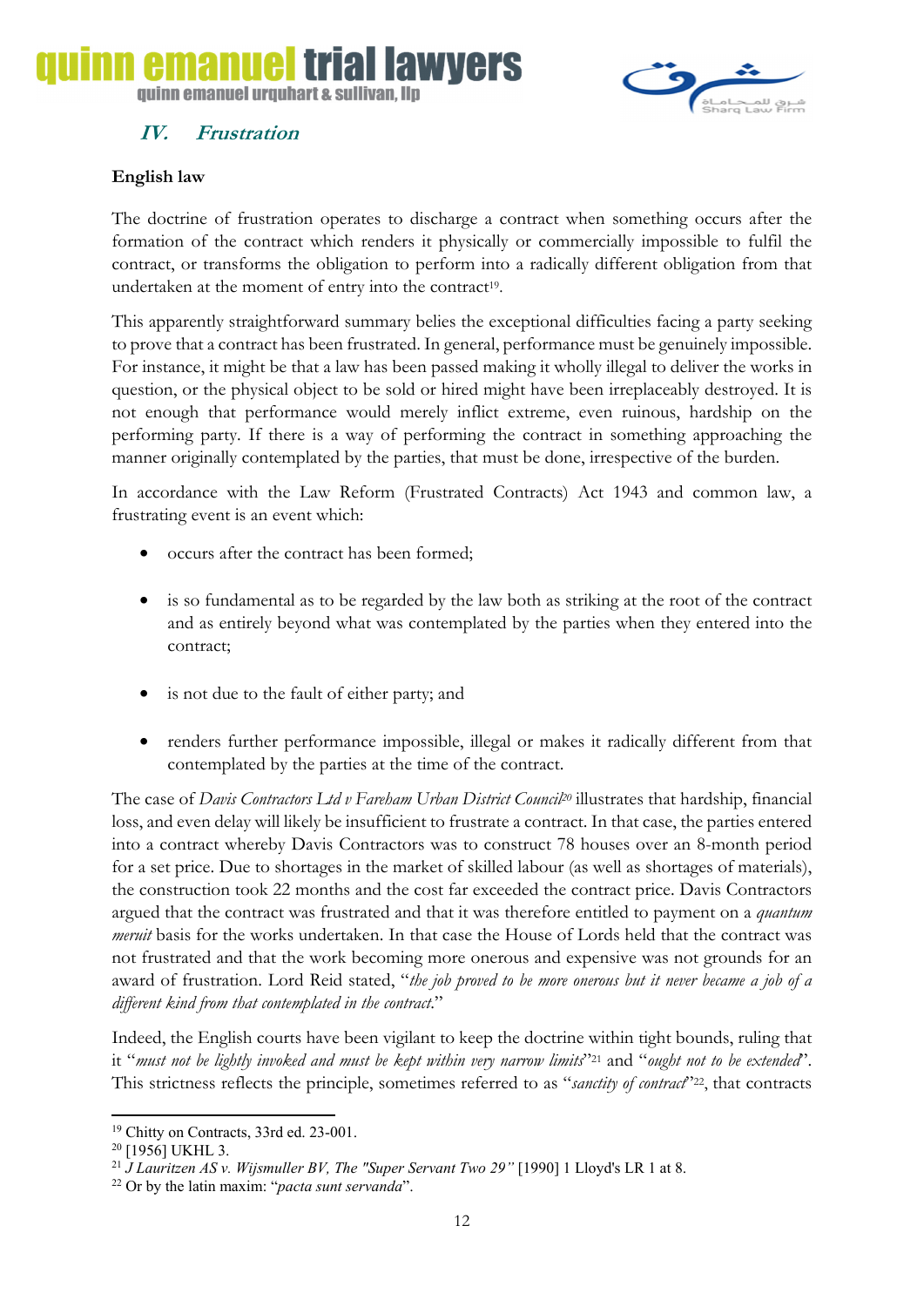# emanuel trial lawyers quinn emanuel urquhart & sullivan, llp



must be adhered to. In English contract law, this means that parties must either perform their obligations or render their financial equivalent in damages. It is only in the most extraordinary circumstances that exceptions are made to this rule.

The Courts' reluctance to find in favour of a party relying upon frustration also reflects an awareness that it is a blunt instrument whose results are often drastic, unpredictable, and unfair. Frustration operates to "kill the contract"<sup>223</sup>. All of the parties are discharged from further performance of all of their obligations24. The losses that inevitably result do not, however, always lie where they fall. The Law Reform (Frustrated Contracts) Act 1943 provides as follows:

- Any sums paid before the frustrating event are to be repaid.
- Money due before the frustrating event, but not in fact paid, ceases to be payable.
- The Court has a discretion:
	- o to permit a party that has incurred expenses to deduct the value of the expenses out of any sums they were paid by the other party before the frustrating event;
	- o if a sum was due to a party at the time of the frustrating event, to permit that party to claim its expenses from that sum; and/or
	- o to require a party which received valuable benefit pursuant to the contract before the occurrence of the frustrating event to pay a "just" sum.

As is clear from this summary, these provisions are dependent on the exercise of a discretion by a judge, who is necessarily relatively remote from the commercial reality of the contract and relationship. Their operation is therefore unpredictable.

In practice, construction contracts tend to be particularly unforgiving to parties seeking to allege frustration. This is because most construction contracts contain relatively broad force majeure clauses. Such clauses often have the incidental effect of shutting out arguments that an event within the clause's scope has frustrated the contract. In the eyes of an English Court, parties who agree to a force majeure clause have – by definition – considered the circumstances in which supervening events should entitle them to cease performance. As such, they have established a contractual code covering, or at least heavily encroaching on, the same ground as the common law doctrine. In effect, they have sought to contract out of frustration, and the Courts have no hesitation in permitting them to do so. Faced with a choice between giving effect to the parties' (albeit presumed) intentions and the blunt instrument of frustration, they will choose the former. Freedom of contract trumps the policies underpinning the doctrine of frustration.

The current circumstances in which businesses may find themselves as a result of COVID-19 are unprecedented. However, on review of those cases where English courts have found the doctrine of frustration to have been successfully made out by a party, there are some circumstances which may be of relevance, which we note below:

• Changes in law which result in the performance of a party's obligations becoming illegal may be a frustrating event in certain circumstances, however it is also common for

**<sup>.</sup>** <sup>23</sup> *J Lauritzen AS v. Wijsmuller BV, The "Super Servant Two 29"* [1990] 1 Lloyd's LR 1 at 8.<br><sup>24</sup> Except governing law, jurisdiction, and arbitration agreements.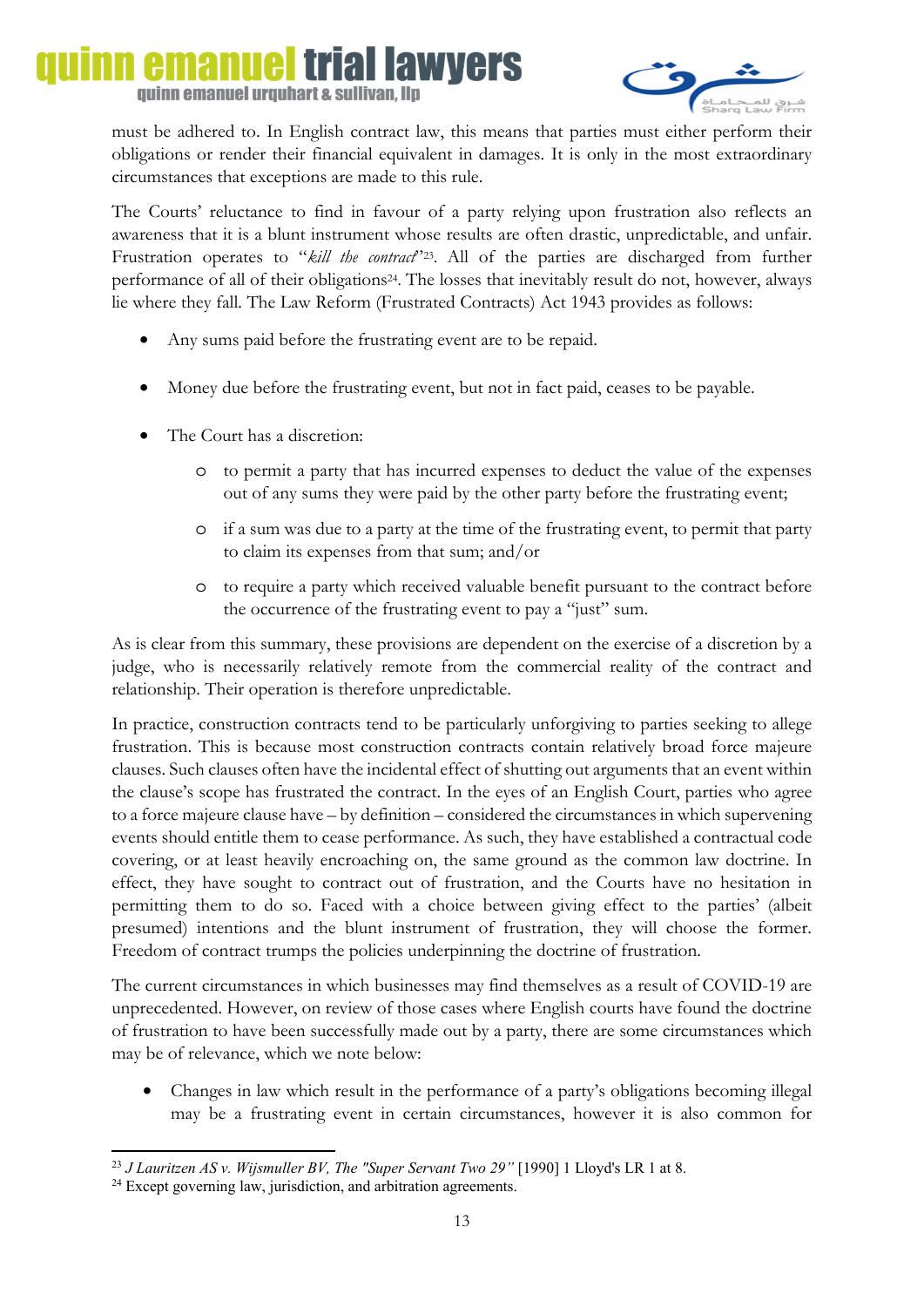

contracts to expressly address this risk by way of "Change of Law" clauses in their contract. Where a contract contains a change of law clause, parties will not be permitted to rely on a frustration argument.

- Related to this, government prohibitions of, or restrictions on, building operations during wartime have been held to frustrate construction contracts in certain circumstances<sup>25</sup>.
- Requisition of materials by a foreign government has been found to be a frustrating event in exceptional circumstances<sup>26</sup>.
- In certain circumstances, the cancellation or postponement of anticipated events (upon which performance a contract relied or was predicated) may frustrate a contract<sup>27</sup>. As we have already seen, the coronavirus pandemic is already causing unprecedented cancellations in the entertainment and sporting industries worldwide, so parties to contracts with such a connection might consider their options.
- In exceptional circumstances, delay to performance of a contract can be a frustrating event. However, the delay must be abnormal (in cause, effect or expected duration) so that it falls outside what the parties could reasonably have contemplated at the time of contracting, "… *it is often necessary to wait upon events in order to see whether the delay already suffered and the prospects of further delay from that cause, will make any ultimate performance of the relevant contractual obligations 'radically different' … from that which was undertaken by the contract"28.*

## **Qatari law**

Whilst there is no specific concept of frustration (in the English law sense) under Qatari law, Article 188(1) of the Civil Code (unless excluded) applies in broadly similar circumstances and may have the effect of rescinding the contract.

As identified above, Article 188(1) of the Civil Code provides that where obligations that are critical to the overall performance of a contract become impossible to perform due to a cause beyond a party's control, the contract will be deemed to have been rescinded.

Article 185 of the Civil Code states that, where a contract is rescinded the parties are (where possible) to be reinstated to the position they were in before the contract was concluded:

"*When a contract is rescinded, the contracting parties shall be reinstated to the position they were in prior to the date of the conclusion of the contract. If reinstatement is impossible, the court may grant indemnity*."

Further, Article 704 of the Civil Code (which is included in the section of the Civil Code that specifically relates to "*contracts of works*"<sup>29</sup>) provides that such a contract may be extinguished when performance becomes impossible due to an event beyond the control of either party:

*"A contract of works will be extinguished when performance of the agreed work becomes impossible due to some cause not of either party's making, at which point the contractor will have the right to demand from* 

**<sup>.</sup>** 25 *Federal Steam Navigation Co Ltd v Dixon & Co Ltd* (1919) 64 S.J. 67, HL

<sup>26</sup> *Re Shipton Anderson & Co and Harrison Bros & Co* [1915] 3 KB 676.

<sup>&</sup>lt;sup>27</sup> Krell v Henry [1903] 2 KB 740.

<sup>28</sup> *Pioneer Shipping Ltd v B.T.P. Tioxide Ltd (The Nema*) [1982] AC 724.

<sup>&</sup>lt;sup>29</sup> As defined, this would include construction contracts.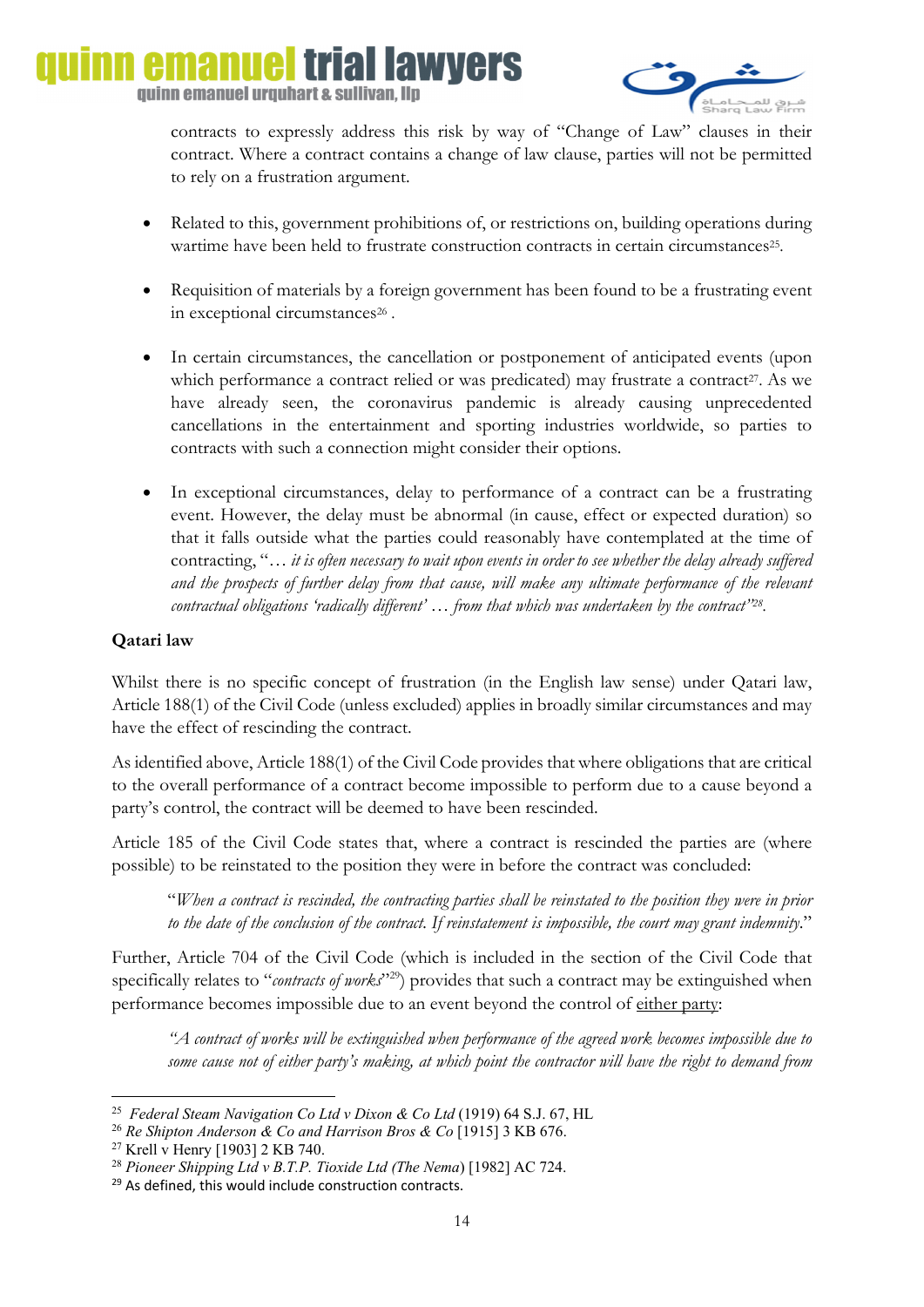iai lawyers quinn emanuel urquhart & sullivan, llp



*the employer such expenses as he has incurred and any fee that is due to him, within the limits of any benefit that has accrued to the employer."* 

As stated in Article 704, the contractor will (where that Article applies) be entitled to payment for the work already performed, providing that the employer has benefited from that work.

## **V. Extension of Time**

## **English law**

Where invoking force majeure or frustration is not available or appropriate, an alternative may be for a contractor to claim an extension of time.

Whether an extension of time will be available will depend on the wording of the contract but it ought to be remembered that: (1) the events giving entitlement to a potential extension of time are likely to be different to those applicable to force majeure; (2) it may be easier to claim an extension of time than force majeure (in particular, an extension of time claim may not require the contractor to have been prevented from performing its obligations); and (3) the consequence of asserting force majeure and making an extension of time claim may in practice be the same (i.e. an extension of time for the contractor).

## Extension of time under FIDIC contracts

The FIDIC Silver Book 2017 edition, clause 8.5(c), provides that a contractor shall be entitled to an extension of time:

"*if and to the extent that completion for the purposes of Sub-Clause 10.1…is or will be delayed by any one of the following causes:* 

*…* 

*(c) any delay, impediment or prevention caused by or attributable to the Employer, the Employer's Personnel, or the Employer's other contractors on the Site (or* **any Unforeseeable shortages in the availability of Employer-Supplied Materials, if any, caused by epidemic or governmental actions)***".* 

(Emphasis added).

Under the Silver book, this is likely to be a niche point because it would only apply to shortages in the availability of *Employer-Supplied Materials*, however, the specific use of the words "epidemic" and "governmental actions" is notable (and might be contrasted with the force majeure clause that is described above).

Further, other FIDIC contracts do not include the same restriction to Employer Supplied Materials. For example, clause 8.4(d) of the FIDIC Red Book (1999 Edition)<sup>30</sup> states that the contractor shall (subject to compliance with the notice requirements at clause 20.1) be entitled to an extension of time31:

<sup>1</sup> <sup>30</sup> For building and engineering works designed by the employer.

<sup>31</sup> In each of these contracts, Unforeseeable means "*not reasonably foreseeable by an experienced contractor at the base date*".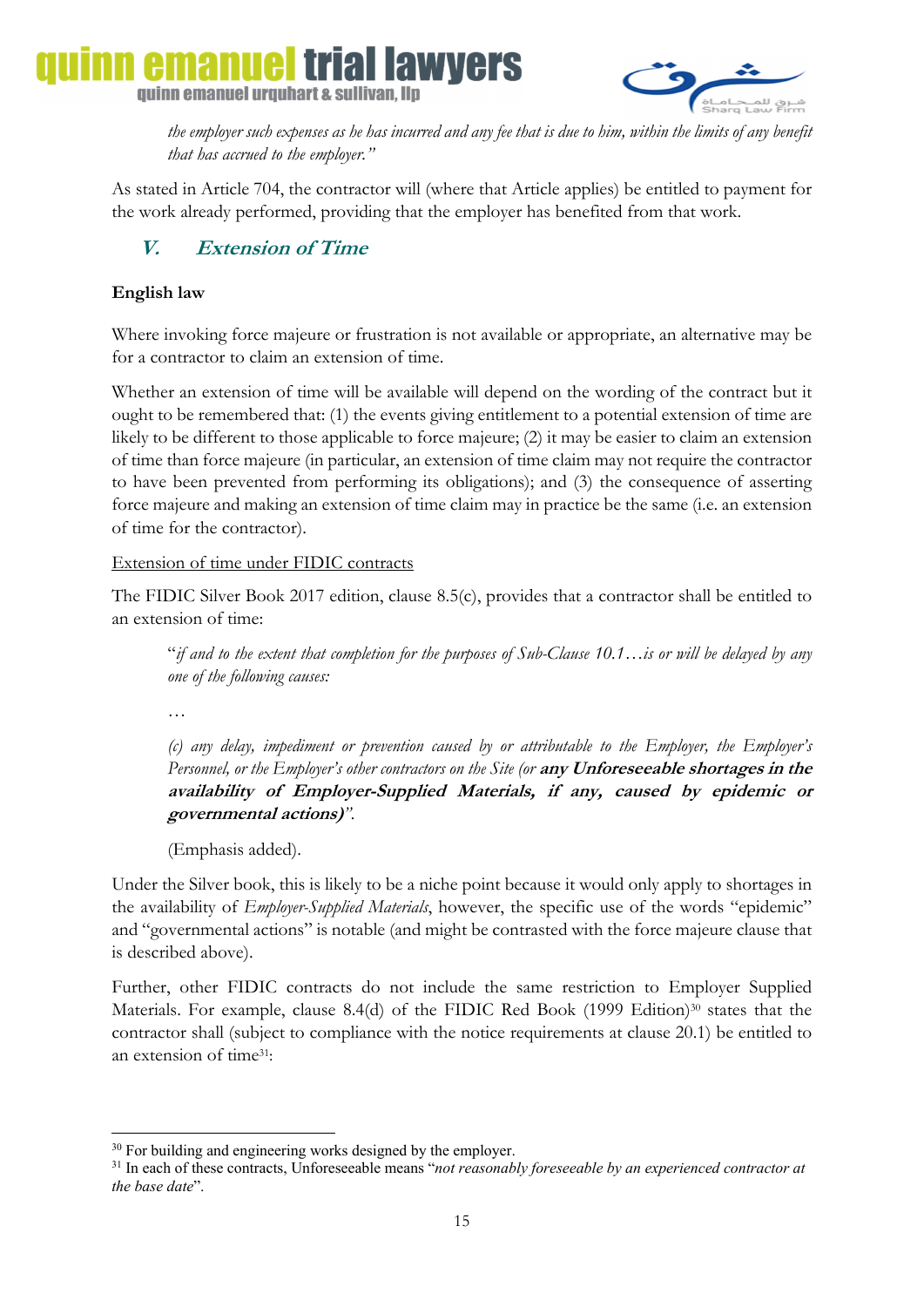

"*if and to the extent that completion for the purposes of Sub-Clause 10.1…is or will be delayed by any of the following causes:* 

…

 "(d) **Unforeseeable shortages in the availability of personnel or Goods caused by epidemic or governmental actions**".

(Emphasis added).

Depending on the circumstances, a claim for an extension of time may therefore be an easier (and less risky) proposition for a contractor than invoking either force majeure or frustration.

## **Qatari law**

In accordance with the principle that the contract is the law of the parties (Article 171(1) of the Civil Code), extension of time clauses are generally enforceable under Qatari law, although there may be differences with English law as to how an extension of time is assessed. For example, where there are concurrent delays the usual practice in the Qatari courts is to try to apportion the delays between the parties, rather than to award the contractor an extension of time but not the loss caused by the delay (as would likely be the case under English law<sup>32</sup>).

As noted above, a contractor may also be able to request that a court or arbitral tribunal grant it additional time or suspend the works in accordance with the 'unforeseen event' criteria at Article 171(2) of the Civil Code.

## **VI. Illegality and Severance**

## **English law**

This is another alternative to invoking force majeure or frustration. The doctrine of severance operates to save a contract whose performance has become partially illegal. When engaged, it causes any specific terms of a contract whose performance becomes illegal to lose effect. The other terms are not affected. It is also possible for illegality as to performance to result in the suspension of the obligation to perform the contract more generally (whether by operation of the doctrine of frustration or of a force majeure clause).

In practice, businesses should note that severance (on the one hand) and force majeure and frustration (on the other) are different points on the same spectrum. The broader the impact of legislative action on a contract as a whole, the more likely the latter are to apply. Where legislative action is relatively limited in its impacts, severance may have a part to play. Each possibility should be considered in any situation in which the legal and administrative response to the coronavirus affects contractual performance.

COVID-19 may result in the performance of certain obligations becoming illegal as a result of new regulations, for example those relating to public health. In these circumstances, English law may allow the objectionable term to be severed from the rest of the contract, with the result that the remainder of a contract is enforceable. There are three requirements for severance to operate:

**<sup>.</sup>** <sup>32</sup> *Henry Boot Construction (UK) Ltd v Malmaison Hotel (Manchester) Ltd* (1999) 70 Con LR 32.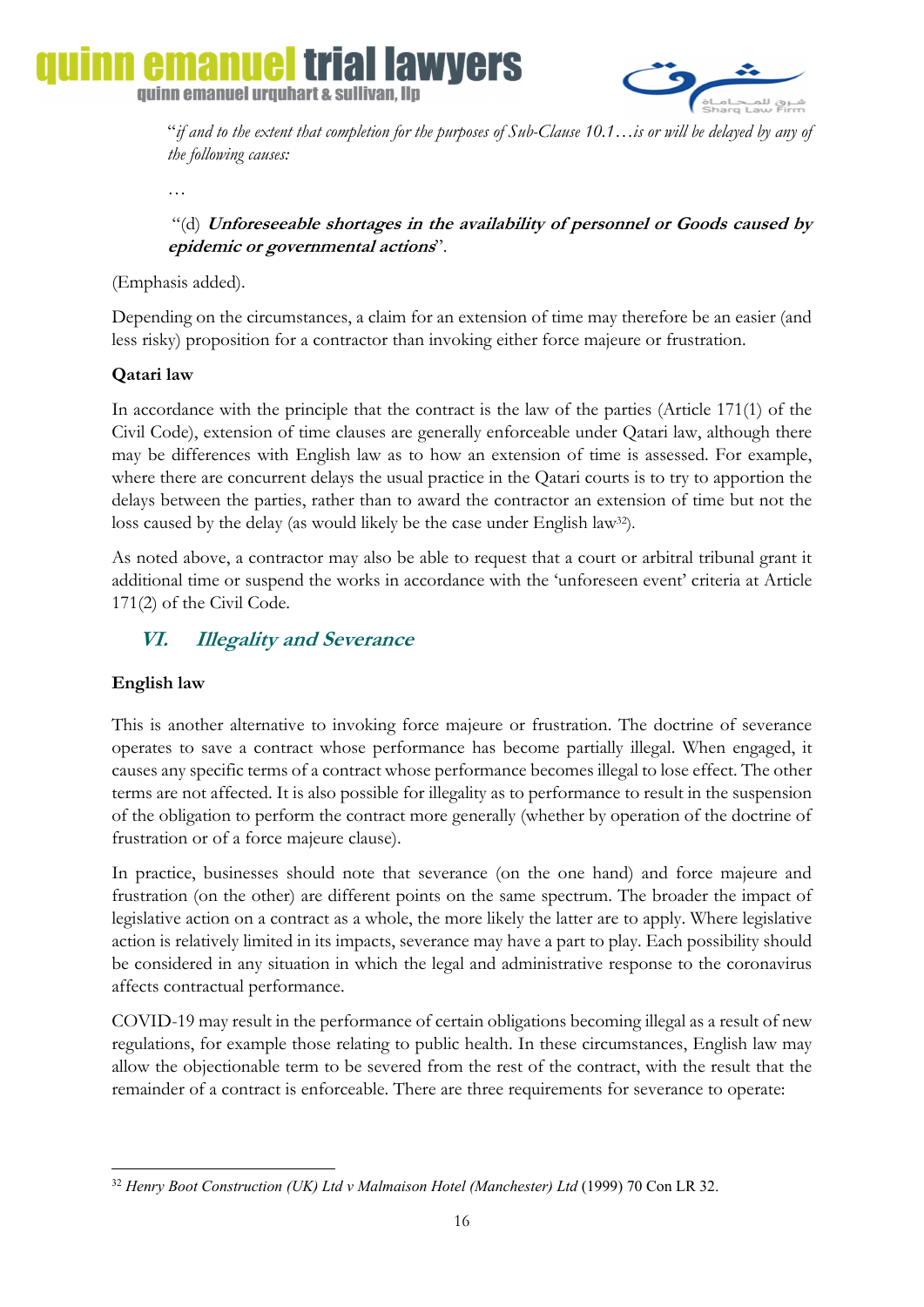lai lawvers quinn emanuel urquhart & sullivan, llp



- **The "blue-pencil" test**: can the unenforceable provision be removed without the necessity of adding or modifying the wording of what remains?
- **Adequacy of consideration of remaining terms**: are the remaining terms supported by adequate consideration?
- **Impact of removal of unenforceable provision on character of contract**: Does the removal of the unenforceable provision change the character of the contract so that it becomes '*not the sort of contract that the parties entered into at all'*?

Although these general requirements will determine whether a term is severable, each case (and each contract) will need to be analysed carefully to achieve the correct result.

### **Qatari law**

Where a contract contains a severability clause, Qatari law will give effect to its terms. Where there is no severability clause, a party may still be relieved from performing specific obligations that are invalid or illegal, or that have become impossible.

For example, Article 166 of the Civil Code states that:

*"Where any provision of the contract is invalid or voidable, such provision only shall be revoked, unless it is evident that the contract would not have been concluded without such provision, in which event the contract shall be revoked in full."* 

A party must therefore perform its other obligations under the contract unless the contract would not have been concluded in the absence of such a provision. Where part of an agreement is severed under Article 166, that part is treated as having been void *ab initio*.

Article 154 of the Civil Code (described above) is similar:

*"(1)The contract may include any provision agreed to by the contracting parties, unless such provision is prohibited by law or in breach of the public order or morality.* 

*(2) Where a provision in the contract is illegal, however, such provision shall be invalid, even if the contract is valid, unless either party proves that it would not have agreed to enter into the contract without such provision, in which event the contract shall be revoked."* 

Again, Article 154(2) results in the illegal provision being treated as having been void *ab initio*.

As noted above, the contract may also be rescinded under Article 188(1) of the Civil Code if obligations that are critical to the performance of a contract become impossible. If only some (non-critical) obligations become impossible (i.e. the obligations were not invalid or illegal when the contract was entered into, but later became impossible), then the party that has the benefit of the obligations that have become impossible may choose between enforcing the balance of the contract or demanding the rescission of the whole contract (Article 188(2)).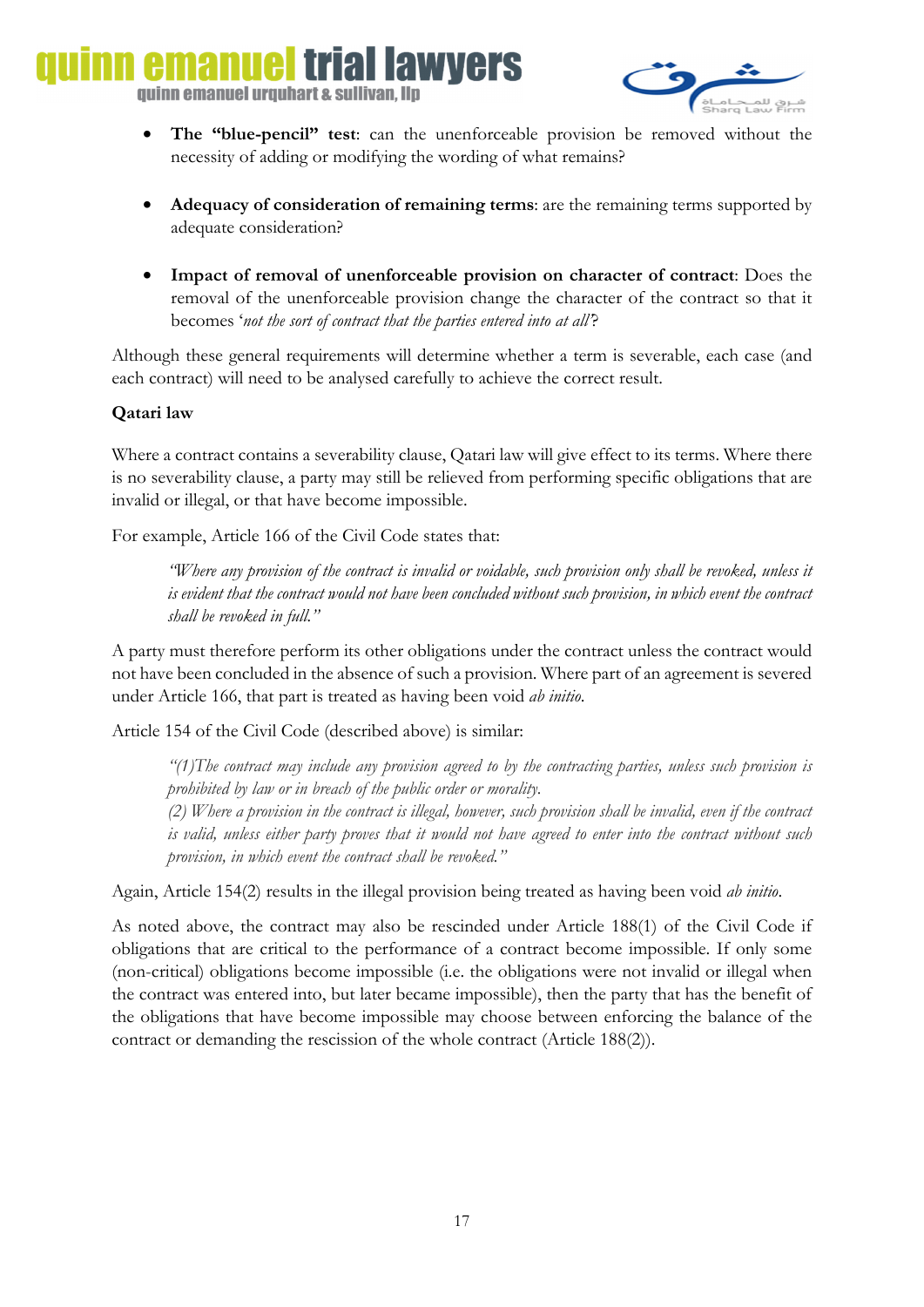



## **VII. Repudiation and Termination**

## **English law**

## **Repudiation**

The perils of repudiation loom large over any party considering claiming frustration or force majeure. It is likely to come into play in the coming months and years as contractors struggle to perform their contractual obligations.

Repudiation is the common law doctrine that provides for the consequences of a party's refusal to deliver the contracted-for performance. The innocent party has the choice either to demand performance (thereby "affirming" the contract) or accept that the contract is at an end and claim its lost value (thereby "accepting" the repudiatory breach).

Repudiatory breach and frustration/force majeure often present themselves as binary alternatives. If a contractor has no practical choice but to cease performance of its key obligations, it can either seek relief from its obligations by alleging frustration or force majeure or face the consequences of having repudiated.

Repudiation can occur in two ways. First, a party may fail to perform its contractual obligations when due. Alternatively, a party may indicate by words or conduct that it does not intend to be bound by an obligation that has yet to fall due for performance (often referred to as "anticipatory repudiatory breach"). This may arise inadvertently, including when a party is, in good faith, seeking to exercise a right which it believes it has but does not. For example, a notice stating that it will be impossible to carry out certain contractual obligations due to force majeure is a statement by the party issuing the notice that it does not intend to carry out the obligations in question. If the grounds for the force majeure claim are not made out, service of the notice may have amounted to an anticipatory repudiatory breach of the contract.

To amount to repudiation, the failure to perform must affect a fundamental element of the bargain, such as (for example) the obligation to pay the contract price. The test for the requisite breach is often described as requiring a refusal to perform an obligation that goes to the "root" or "essence" of the contract. The test is highly fact-sensitive, and whether it is met depends on the construction of the contract and the circumstances of the case. Pertinently in the context of construction contracts, where the time of performance is stipulated to be of the essence, failure to perform will be a repudiatory breach<sup>33</sup>.

Faced with a repudiatory breach, the innocent party may either "accept" or "affirm" the contract.

- In the first scenario, the contract ends. Both parties are discharged from further performance. While drastic, this can be to the considerable advantage of the employer, which becomes free to replace the contractor with a more competent or able entity. Subject to the requirement to mitigate its loss, an employer may also acquire a damages claim.
- Alternatively, the innocent party may insist on performance (and it may also claim damages, albeit on a less generous measure than if it accepts the repudiation, for the loss

**<sup>.</sup>** <sup>33</sup> *Bunge Corpn v Tradax SA* [1981] 2 All ER 513.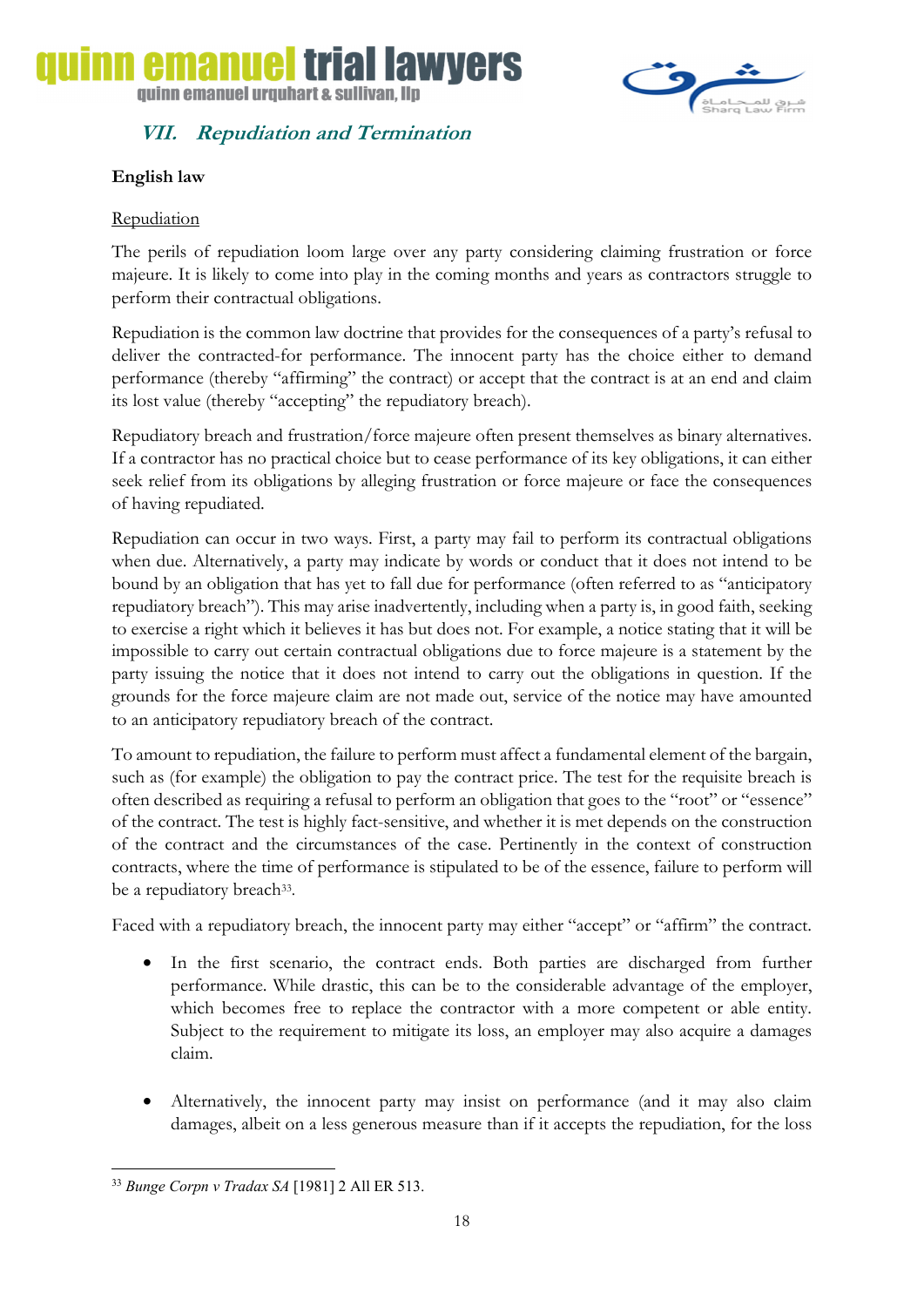### emanuel **trial lawyers** quinn emanuel urquhart & sullivan, llp



caused by the breach). In practice, affirming the contract is a viable strategy where there is still a measure of trust and goodwill between the parties. In the course of the present crisis, affirmation may be the logical step in many cases. Employers will, no doubt, often have cause for sympathy for contractors who are unable to perform.

As noted above, repudiation may occur where a party can no longer perform and is unable to invoke frustration or force majeure. It may also prove to be a consequence of the intermittent disruption to the performance of contracts that is likely as the coronavirus crisis unfolds. In particular, English law recognises a form of repudiation that may be termed "repudiatory creep" (or, more formally, "cardinal change"): a situation in which a party does not repudiate the contract all at once but incrementally over time34. In this scenario, the party at fault gradually varies the manner of its performance until it is no longer doing what was originally promised.

It is easy to envisage scenarios in which the various pressures caused by the coronavirus will impel a contractor to vary the scope of work, use different materials to those originally contemplated, or delay completion (for example). An employer faced with such conduct can consider asserting a repudiatory breach. While the factual investigation in such a scenario is different to that in a more conventional case, the legal analysis is, in substance, the same. The employer should:

- identify the scope of the performance that was promised by reference to the facts at the time of contracting; and
- establish what has in fact been (or will be) delivered.

If there is a fundamental difference between the two, it may be possible to allege a repudiation. Such an allegation may be deployed in various ways and to various ends.

- The innocent party typically the employer may make the allegation and reserve its rights to accept the repudiation or affirm the contract while it investigates the situation. This can, in the right conditions, set the scene for a negotiation in which the employer may obtain practical improvements to performance that are sufficient to justify continuing with the contract.
- Alternatively, the employer may simply inform the contractor of its position and state that it will treat the contract as discharged. This may be advantageous where, for instance, the employer wishes to replace the contractor. However, the employer should be careful not thereby to repudiate the contract itself.

## Termination under the contract

An alternative to accepting a contractor's repudiation of the contract may be to rely on the termination mechanism in the contract, which may allow termination for reasons that would not amount to a repudiation under common law, such as insolvency or breach of a clause that is not a condition.

**<sup>.</sup>** <sup>34</sup> *Sanderson v Simtom* [2019] EWHC 442 (TCC), [2019] All ER (D) 05 (Mar). See also *C& S Associates UK Ltd v Enterprise Insurance Company Plc* [2015] EWHC 3757 (Comm), [2016] All ER (D) 19 (Jan).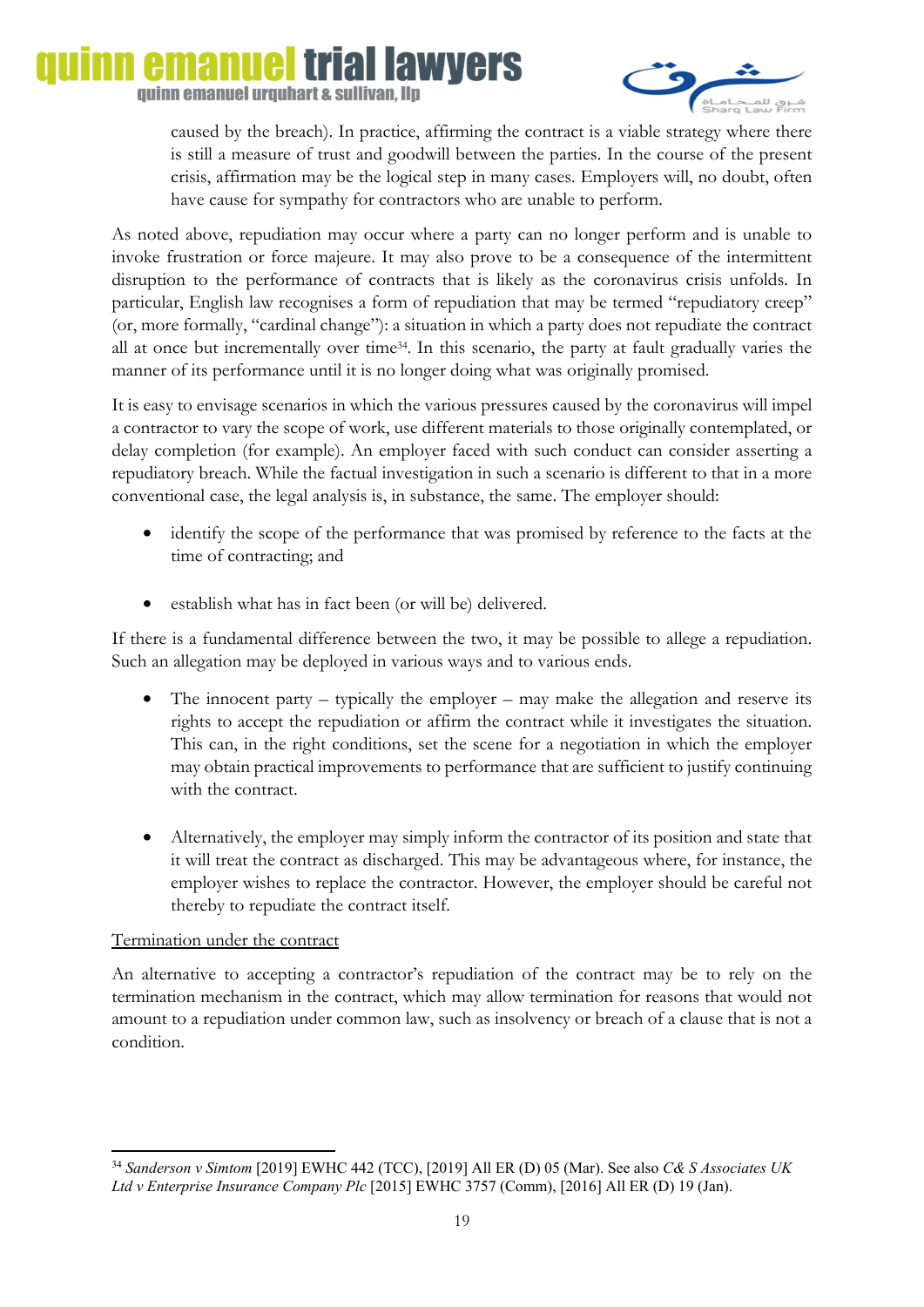### emanue trial lawyers quinn emanuel urquhart & sullivan, llp



For example, the FIDIC Red Book (1999 Edition) includes several grounds for termination that may become available as a consequence of the COVID-19 epidemic. These include termination where the contractor:

- **Article 15.2(b)** "*abandons the Works or otherwise plainly demonstrates the intention not to continue performance of his obligations under the Contract*";
- **Article 15.2(c)** "*without reasonable excuse fails (i) to proceed with the Works in accordance with Clause 8 [Commencement, Delays and Suspension], or (ii) to comply with a notice issued under Sub-Clause 7.5 [Rejection] or Sub-Clause 7.6 [Remedial Work], within 28 days after receiving it*'; and
- **Article 15.2(e)** "*becomes bankrupt or insolvent, goes into liquidation, has a receiving or administration order made against him, compounds with his creditors, or carries on business under a receiver, trustee or manager for the benefit of his creditors, or if any act is done or event occurs which (under applicable Laws) has a similar effect to any of these acts or events*"35.

As noted above, termination may also be available as a consequence of the invocation of a force majeure clause.

A party that is contemplating termination under the contract should:

- consider its available rights as soon as they arise. A contractual right to terminate may (like a right to accept repudiation under common law) be lost if there is a delay in asserting that right; and
- examine the contract in detail in order to ascertain what notices are required and if there are any conditions precedent to exercising a termination right. For example, is the innocent party obliged to give its counterpart an opportunity to cure a breach?

English law does not imply an obligation to act in good faith or reasonably when exercising a contractual termination right<sup>36</sup>, although such an obligation may be expressly included in a contract.

## **Qatari law**

## There is no concept of repudiation under Qatari law, but a broadly similar provision exists

Repudiation is a common law doctrine that does not exist under Qatari law. Having said that, Article 689 of the Civil Code will allow an employer to seek rescission of a construction contract where (among other things) the contractor indicates that it does not intend to fulfil its obligations:

*"If a contractor is late in starting the work or in completing it, such that he is not at all expected to be able to carry it out as he should within the agreed period or, if he acts as though his intention is not to fulfil his obligation or he does something that makes the obligation impossible to fulfil, the employer may seek rescission of the contract without waiting for the time of delivery."* 

If a contractor incorrectly invokes a contractual force majeure right, or incorrectly asserts that performance of a contract has become impossible, it may have in practice indicated an intention not to carry out its obligations under the contract, thereby giving the employer a right to seek an order from the court for rescission of the contract under Article 689 of the Civil Code.

<sup>1</sup> <sup>35</sup> Termination for contractor insolvency is described in more detail below.

<sup>36</sup> *Financings Ltd v Baldock* [1963] 2 QB 104, page 115. Also see *Monde Petroleum SA v WesternZagros Ltd* [2016] EWHC 1472.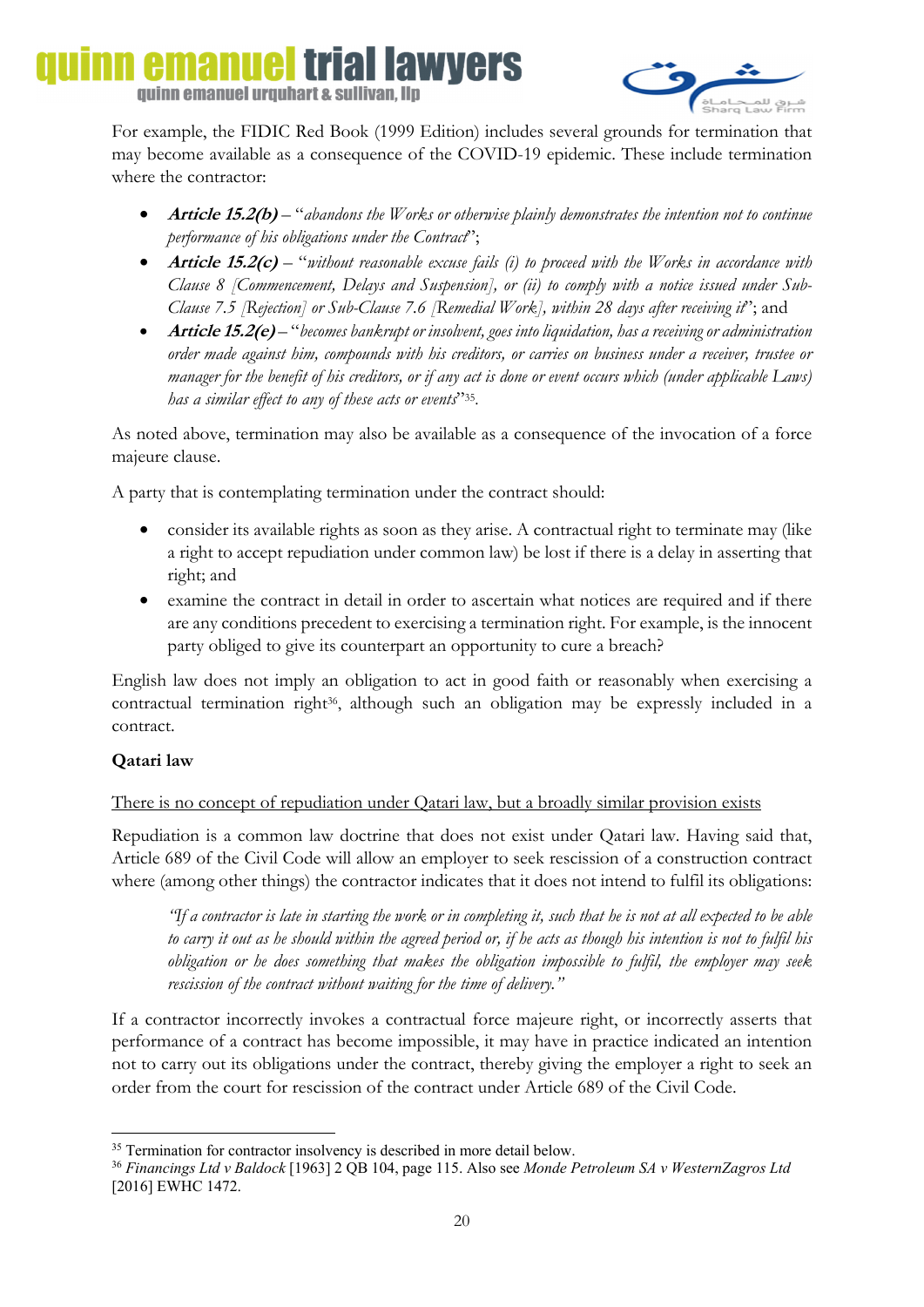# emanuel trial lawvers quinn emanuel urquhart & sullivan, llp



Further, a party that fails to perform its obligations under a contract, having incorrectly invoked a force majeure right or asserted impossibility, may be liable in damages. In this regard, Article 256 of the Civil Code provides that:

*"Where the obligor fails to perform the obligation in kind or delays such performance, he shall indemnify any damages suffered by the obligee, unless such non-performance or delay therein was due to a cause beyond his control.."* 

Termination and suspension under the contract or where the contractor has failed to progress the works or has abandoned the works

In addition to Article 689 of the Civil Code and the express contractual provisions described above (which will generally be enforceable in accordance with Article 171(1) of the Civil Code, but which must be exercised in accordance with an overriding good faith obligation (see Article 172(1) of the Civil Code)), where the contractor is failing to carry out the works or has abandoned them completely, Qatari law allows an employer to either suspend performance of its own obligations or request an order from the court for the termination of the contract.

The ability to suspend performance (for example, by ceasing to make payments) is described at Article 191 of the Civil Code, which provides that:

*"In contracts binding on both parties, where corresponding obligations are due for performance, either party may decline to perform his obligation if the other party fails to perform his obligation, unless the parties agree otherwise or mutually accepted practice provides otherwise."* 

The ability to request a court order*<sup>37</sup>* for the termination of the contract is described at Article 183 of the Civil Code, which provides that:

- *(1) In contracts binding on both parties and imposing reciprocal obligations, where one of the parties fails to perform his obligation, the other party may, upon formal notice to the former, demand performance of the contract or its rescission, and may claim any damages caused by such failure to perform.*
- *(2) The judge may, mutatis mutandis, determine a period of grace within which the obligor shall perform his obligation. The judge may also reject the application for rescission if the obligation not performed is insignificant compared with the obligations considered in their entirety.*

In this regard, the Qatari Court of Cassation has stated that if a party has failed to perform its obligations, the other party has the right to file a claim requesting termination of the agreement, in addition to compensation<sup>38</sup>.

Clearly, exercising either of these rights will be a drastic measure which should only be taken after detailed consideration.

## Termination for extended force majeure

As noted above, many standard form construction contracts provide that termination for force majeure may only arise after a prolonged period (e.g. 84 days). Should a force majeure event fall

**<sup>.</sup>**  $37$  It is notable that a court order would be needed to terminate pursuant to Article 183 of the Civil Code. While parties can agree that a court order is not needed in order to terminate a contract (see Article 184 of the Civil Code) a party that is relying on the Civil Code right in the absence of a specific right to terminate under the contract may be required to seek a court order. Parties should also consider whether the court is the correct forum, particularly where the contract contains an arbitration agreement.

<sup>38</sup> Qatar Court of Cassation, Hearing 27 March 2020, Precedent No. 8, Year 2012, Civil Cassation.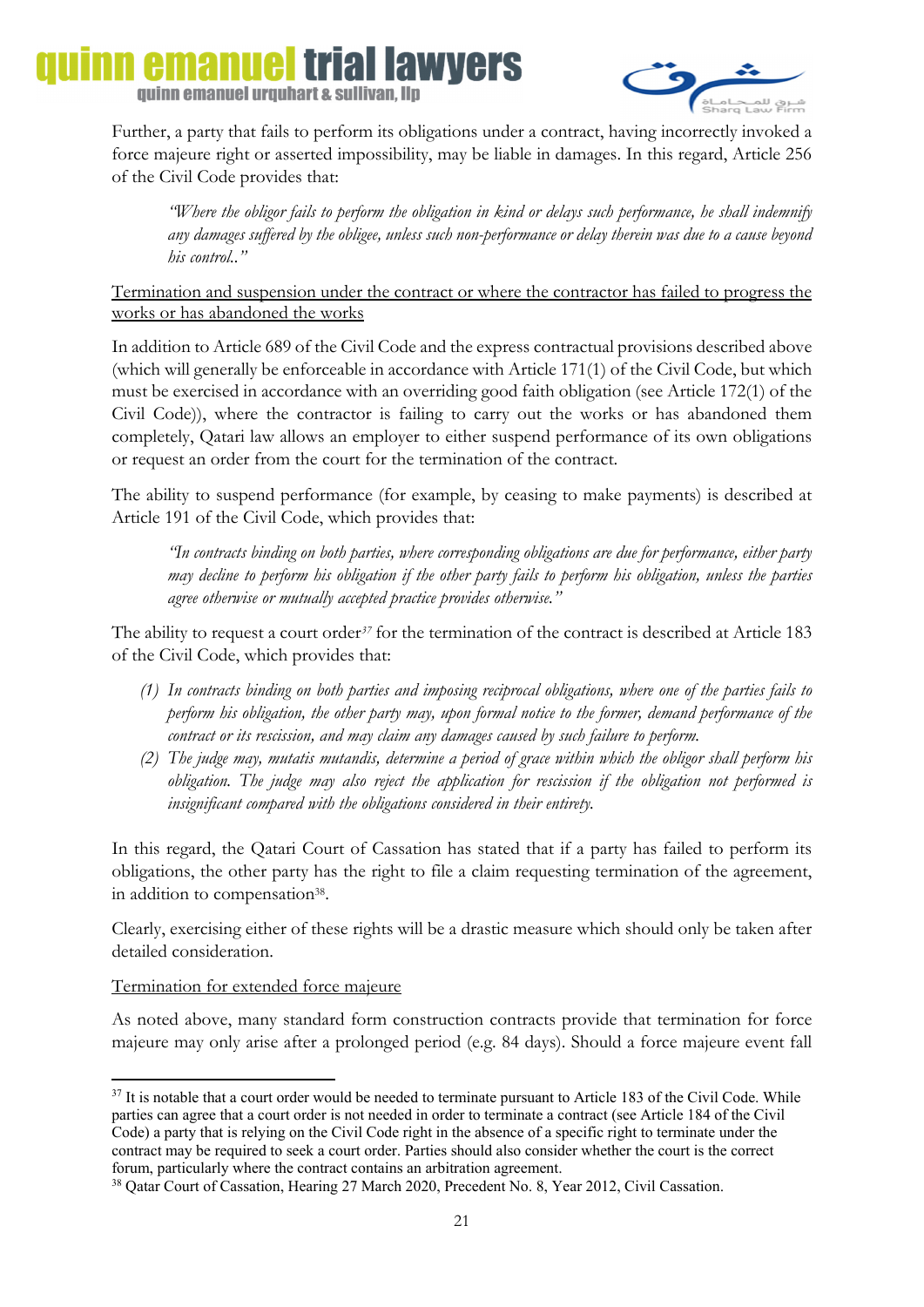## emanuel trial lawyers quinn emanuel urquhart & sullivan, llp



within the remit of the agreement, and given the concept that the contract is the law of the parties under Article 171 of the Civil Code, the parties are obliged to adhere to the pre-termination steps set out in the contract.

However, where a party is relying on the Civil Code rather than a contractual force majeure clause then, according to Article 188 of the Civil Code, recession of a contract for force majeure is (like frustration under English law) immediate.

## **VIII. Tortious Claims**

## **English law**

Under English law, claims relating to construction works are usually made for breach of contract. However, duties of care also arise in tort and tortious claims may be made, particularly where there is no contractual relationship between the claimant and defendant. Further, the consequences of the COVID-19 epidemic are potentially far reaching and desperate claimants may become increasingly willing to resort to inventive tortious claims.

Two examples of tortious claims that may be relevant in these circumstances are described below:

## **Negligence**

A negligence claim may arise where, for example, a contractor or professional consultant has made errors as a result of it not having sufficient personnel available, and those errors have caused a third party to suffer loss.

A common law claim for negligence requires a claimant to establish the following:

- the existence of a duty of care to the innocent party;
- that the tortfeasor breached that duty;
- that the breach caused the innocent party to suffer loss; and
- that the loss is recoverable.

A duty of care may exist where: (1) the damage was foreseeable; (2) there was a close relationship between the parties; and (3) it is fair, just and reasonable to impose a duty of care<sup>39</sup>. A business may also assume responsibility to exercise reasonable care in respect of a third party<sup>40</sup>, or a duty of care may be established by reference to other similar cases<sup>41</sup>.

The innocent party must also show that the alleged tortfeasor failed to exercise reasonable care, and that the failure to exercise reasonable care caused the loss claimed. In order to be recoverable, the loss must also have been reasonably foreseeable when the failure to exercise reasonable care occurred42.

**<sup>.</sup>** <sup>39</sup> *Caparo Industries v Dickman* [1990] 1 All ER 568.

<sup>&</sup>lt;sup>41</sup> Murphy v Brentwood District Council [1991] UKHL 2.<br><sup>42</sup> Overseas Tankship (UK) Ltd v Morts Dock and Engineering Co Ltd (The Wagon Mound) [1961] AC 388.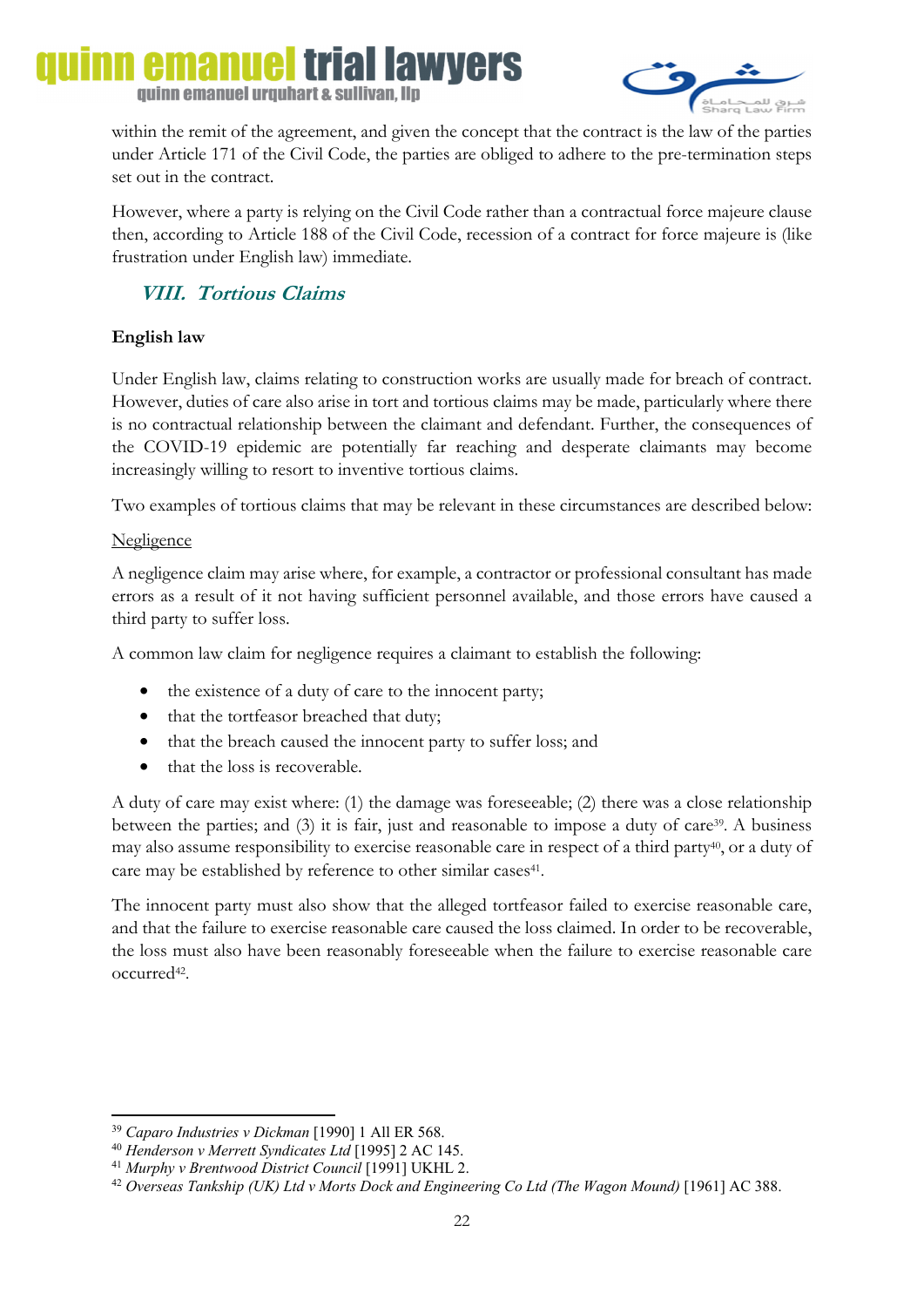## emanue THAI IAWNAI'S quinn emanuel urquhart & sullivan, llp

## Private nuisance

Private nuisance occurs when something done on land violates the property rights of a neighbour (for example by causing damage to the neighbour's land or interfering with the neighbour's ability to enjoy its land).

It is possible that claims in private nuisance could arise where, for example, a landowner fails to maintain a construction site while works have been suspended, or fails to progress the works for an extended period, impacting a neighbour's ability to enjoy its land43.

Whilst it is possible to claim damages for losses incurred, the most common remedy for nuisance is likely to be an injunction.

## **Qatari law**

Qatari law provides for tortious liability for actions or omissions. Article 199 of the Civil Code states that *"Any person who commits an act that causes damage to another party shall be liable to indemnify such damage."*

Under Qatari law, the requirements for a tortious claim are relatively similar to the requirements for a negligence claim under English common law. For tortious claims to be established, there must have been:

- 1 a mistake44;
- 2 damage; and

1

3 - a causal link between the mistake and damage.

These elements are required for all tort cases regardless of the nature of the tort. With respect to causation, only harm flowing directly from the mistake can be recovered.

Articles 204 and 256 of the Civil Code (described below) also provide that, if a party can demonstrate that the default in performance was due to causes not attributable to it, it will not be liable for damages.

Article 204 provides that<sup>45</sup>:

*"Where a person proves that damages have arisen from a cause beyond his control, such as force majeure, unforeseen incident or the fault of the victim or a third party, such person shall not be liable for such damages, unless there is a provision to the contrary."* 

• Article 256 provides that

"*Where the obligor fails to perform the obligation in kind or delays such performance, he shall indemnify any damages suffered by the obligee, unless such non-performance or delay therein was due to a cause beyond his control*."

<sup>43</sup> In *Jones and another v Ruth and another [2010]* EWHC 1538 (TCC) a neighbour was successful in a nuisance claim against a builder that had taken 4 years to renovate a house.<br><sup>44</sup> What constitutes "mistake" is not resolved. This could be a breach of any obligation or duty whilst others

suggest this is any deviation from the conduct of an ordinary person. Mistake could be intentional or nonintentional and it covers all levels of mistake ( negligence / reckless / gross / marginal).

<sup>45</sup> Article 204 applies to tortious claims rather than claims for breach of contract.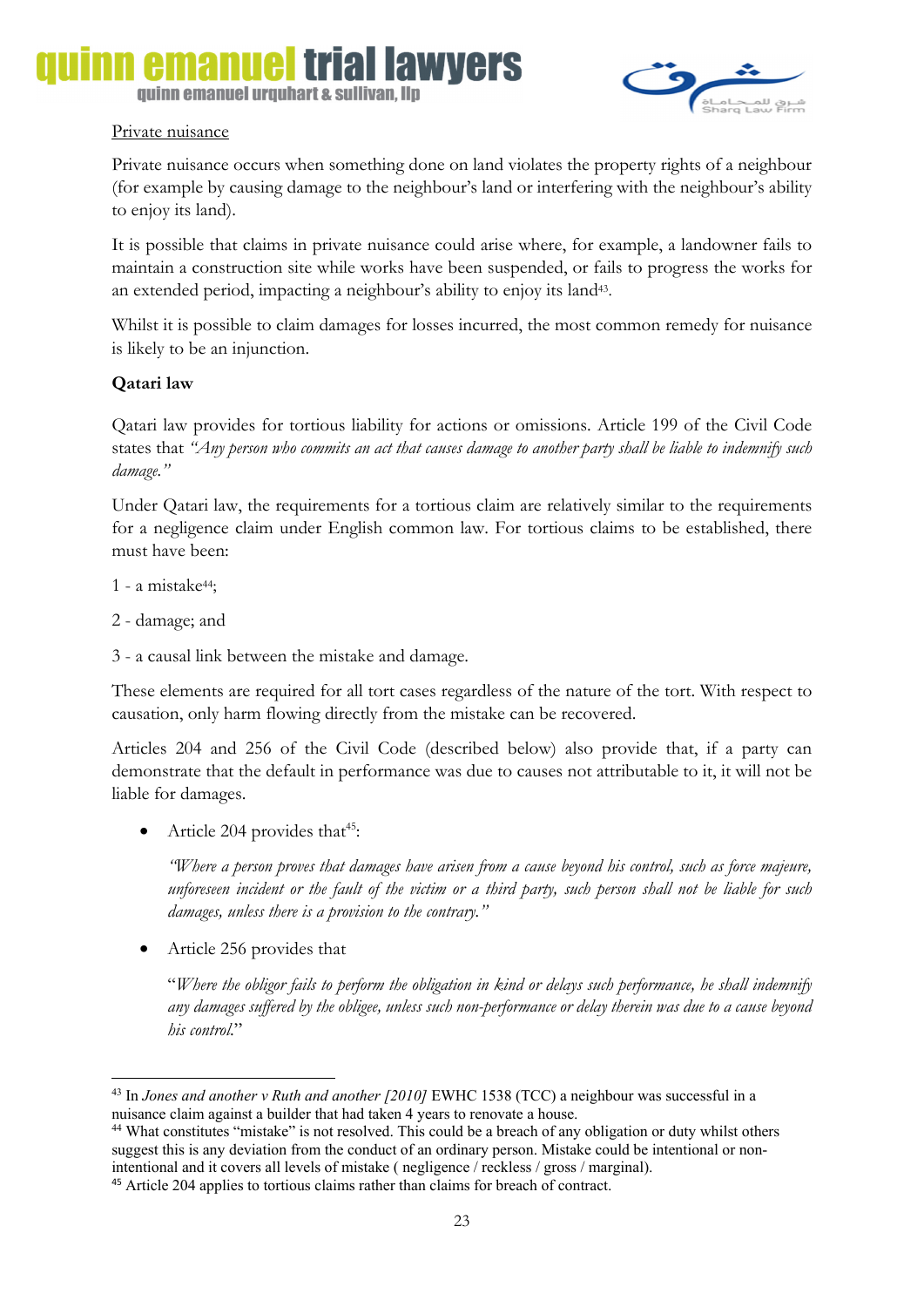



## **IX. Main Contractor Insolvency and Impact on the Supply Chain**

The COVID-19 outbreak is likely to result in payment delays, a reduction in contractors' profitability, and indeed, force some contractors into financial difficulty. Where the main contractor becomes insolvent, employers will usually have a termination right under the contract. Whether or not they exercise this right, however, the project is likely to encounter delays to completion and cost increases. Further, where the main contractor has sub-contracted part of the works, the employer may have to identify the subcontractors it wishes to retain and (depending on the provisions of the main contract and subcontract) either arrange for the novation of the subcontract to the employer (or replacement contractor) or negotiate and agree a new subcontract for the remaining works.

## **English law**

### Termination for insolvency

There is no right at common law to terminate a construction contract for insolvency of the main contractor<sup>46</sup>. However, most standard form construction contracts (such as the FIDIC suite) expressly entitle both the employer and the contractor to immediately terminate the contract in the event of the other party becoming insolvent.

By way of example, the FIDIC Yellow Book (1999 Edition) permits the Employer to terminate the Contract in circumstances where the Contractor *"becomes bankrupt or insolvent, goes into liquidation, has a receiving or administration order made against him, compounds with his creditors, or carries on business under a receiver, trustee or manager for the benefit of his creditors, or if any act is done or event occurs which (under applicable Laws) has a similar effect to any of these acts or events"47.* The FIDIC Yellow Book also permits the employer to engage a third party to complete the works. A similar right for the contractor to terminate for employer insolvency events is included at Sub-Clause 16.2.

Under section 123 of the *Insolvency Act* 1986 (UK), insolvency under English law means that a company:

- is "*unable to pay its debts as they fall due*" this is commonly cited as the cash-flow test; or
- has liabilities in excess of its assets this is commonly cited as the balance-sheet test.

It is important that an employer considering terminating for contractor insolvency takes careful steps to ensure that the relevant contractual termination criteria are satisfied, as it is the contractual framework (rather than the statutory definition) that governs whether the trigger for termination is available to the employer. Further, employers should ensure that any contractual formalities, such as notice provisions, are strictly followed.

#### Further considerations for employers

In addition to the right to terminate on grounds of insolvency, employers should be mindful of other provisions in their contracts which might assist them in completing their projects. For example:

**.** <sup>46</sup> *Perar BV v General Surety and Guarantee Co Ltd* (1994) 66 BLR 72.

<sup>47</sup> Article 15.2(e).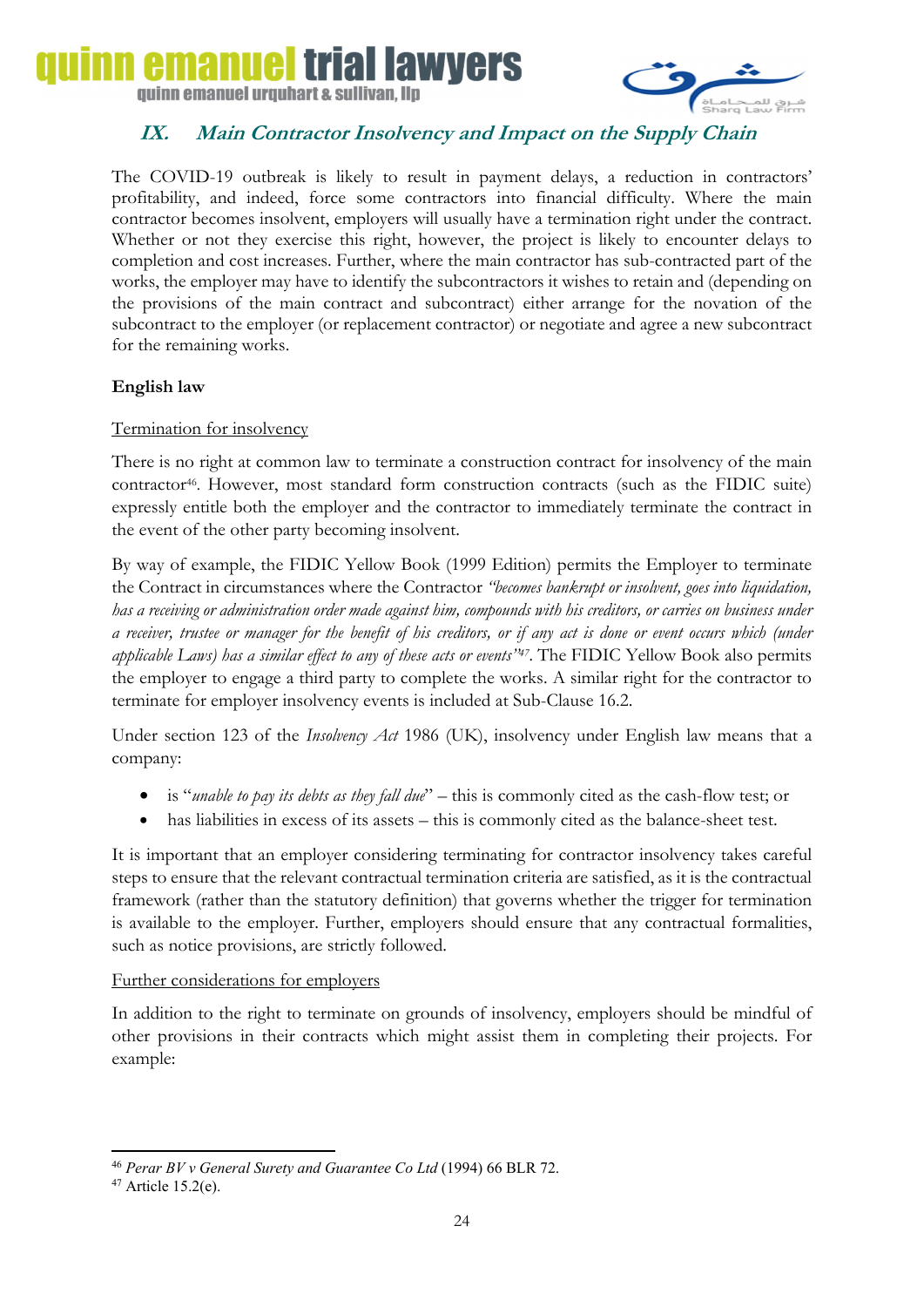## iai lawvers quinn emanuel urquhart & sullivan, llp



- Has the main contractor provided security in the form of a performance bond, a retention bond or parent company guarantee? If so, what are the terms of the bonds (i.e. are they "on demand") and what is the financial status of the parent?
- Who owns the goods and materials that have already been delivered to the site or purchased (and paid for by the employer) but not yet delivered? Does the main contract contain any retention of title provisions?
- Does the main contract require the contractor to have procured collateral warranties from subcontractors, and if so, do these include step-in rights for the employer?
- Where the project is funded by a bank or there are other stakeholders, what rights do those stakeholders have in the event of contractor insolvency?
- Does the main contract require assignment or novation of subcontracts to the employer or another nominated party in the event of termination, and has that right been reflected in the subcontracts?
- Has the main contractor provided all necessary drawings and construction documents? If not, how can these be obtained?

### Impact on supply chain

The impact of the main contractor's insolvency on the entire supply chain should not be underestimated. It is frequently the case that a main contractor that is experiencing financial difficulties will have already delayed payments to subcontractors and suppliers before the employer exercises its termination right. Such subcontractors and suppliers may (particularly where there is not an automatic right for the employer or its nominee to step in or take an assignment of a subcontract) require payment from the employer (who may have already paid the main contractor for the same work) as a condition precedent to continuing their work under a replacement contractor. The employer will then be required to take a commercial view regarding the importance of that subcontractor and the form that any payment might take.

## **Qatari law**

Under Qatari law, the parties have relative freedom to agree on the terms of their contracts and the majority of construction contracts include a right to terminate in the event of a contractor's insolvency. Qatari law will generally give effect to such clauses.

In the absence of an express right, the ability to terminate for insolvency is not implied under Qatari law. However, as noted above, the failure of a party to perform its obligations under a contract (which is likely to occur if it is insolvent) may entitled the innocent party to either suspend its own obligations (under Article 191 of the Civil Code) or request an order from the court for the termination of the contract (under Article 183 of the Civil Code).